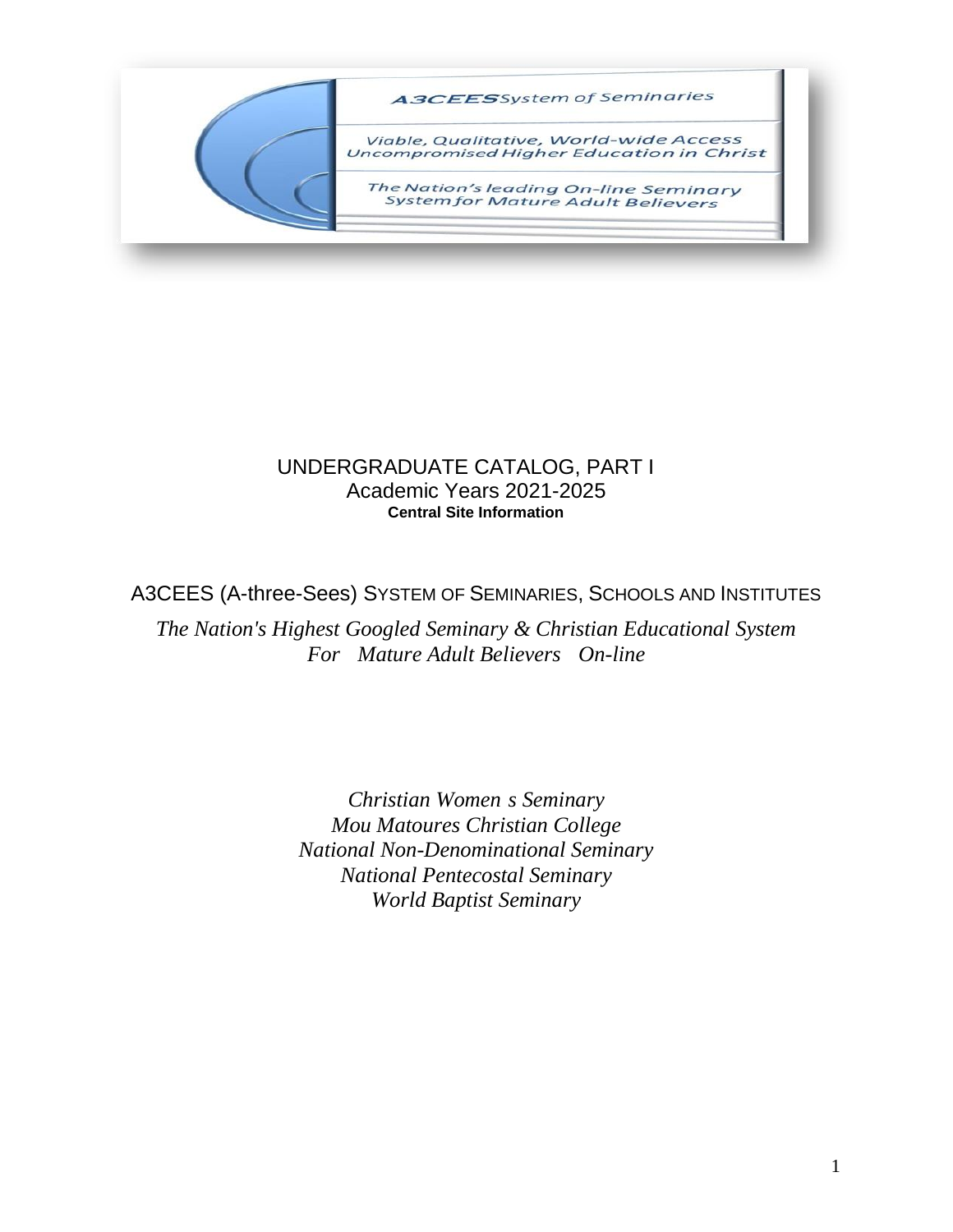# TABLE OF CONTENTS

## GENERAL INFORMATION [4](#page-3-0)

| History<br><b>Statement of Purpose</b><br>Philosophy of Education<br><b>Doctrinal Statement</b><br>Recognition and Accreditation<br>Code of Conduct<br><b>Non-Discriminatory Statement</b>                                                                                                                                                                                                                                                                              | $\frac{4}{5}$ 5 5 7 8 9          |
|-------------------------------------------------------------------------------------------------------------------------------------------------------------------------------------------------------------------------------------------------------------------------------------------------------------------------------------------------------------------------------------------------------------------------------------------------------------------------|----------------------------------|
| <b>FACULTY AND STAFF</b>                                                                                                                                                                                                                                                                                                                                                                                                                                                | $\overline{9}$                   |
| <b>Core Faculty</b><br><b>Adjunct Faculty</b><br><b>Emeritus and Resource Mentors</b><br><b>Administrative Staff and Boards</b>                                                                                                                                                                                                                                                                                                                                         |                                  |
| <b>ACADEMIC INFORMATION</b>                                                                                                                                                                                                                                                                                                                                                                                                                                             | 13                               |
| General<br><b>Undergraduate Courses of Study</b><br><b>Residency Requirement</b><br><b>Experience Assessment Credit</b><br>Challenges<br><b>Classification of Students</b><br><b>Time Restriction</b><br><b>Add/Drop Policies</b><br><b>Grading System</b><br>Incomplete Work<br><b>Special Class Enrollment Options</b><br><b>General Prerequisites &amp; Class Restrictions</b><br><b>Academic Probation</b><br>Honors<br><b>Graduation Requirements</b><br>Libraries | 13 13 14 14 14 15 16 17 17 18 18 |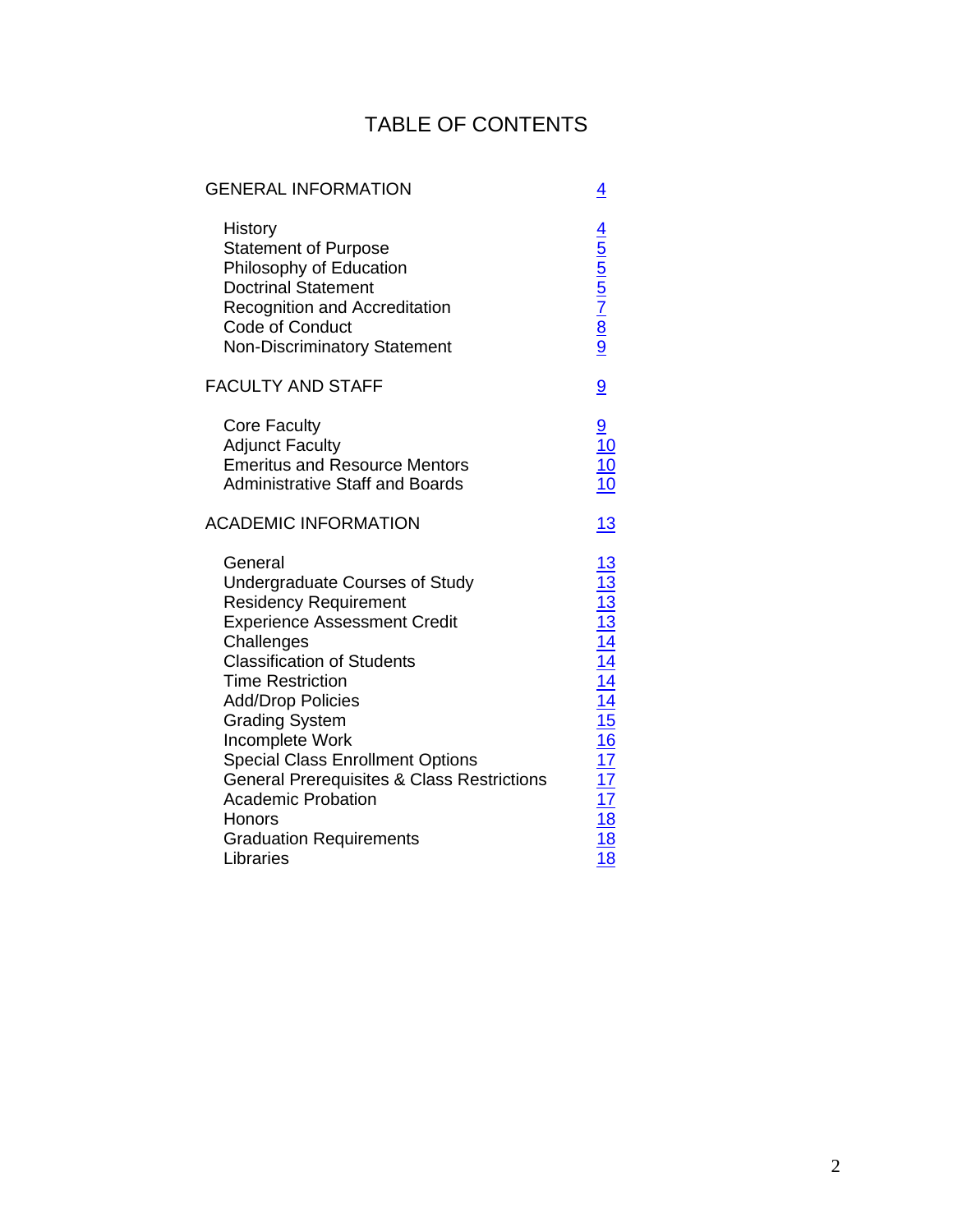| ON-LINE (OL) formerly DIRECTED<br>20<br>INDIVIDUALIZED STUDIES (OL)                                                      |                                    |  |
|--------------------------------------------------------------------------------------------------------------------------|------------------------------------|--|
| <b>CERTIFICATE PROGRAM</b><br>(School of Advanced Christian Training)                                                    | 21                                 |  |
| <b>FINANCIAL INFORMATION</b>                                                                                             | <u>22</u>                          |  |
| Tuition and Fee Structure<br><b>Tuition Assistance</b><br><b>Refund Policy</b><br><b>Financial Aid and Scholarships</b>  | $\frac{22}{22}$<br>$\frac{23}{23}$ |  |
| <b>ADMISSIONS PROCEDURE</b>                                                                                              | 23                                 |  |
| <b>Entrance Requirements</b><br><b>Application Procedure</b>                                                             | $\frac{23}{24}$                    |  |
| <b>COURSES OF STUDY</b>                                                                                                  | $\overline{25}$                    |  |
| Certificate Program<br><b>Associate of Arts</b><br><b>Bachelor of Theology</b><br><b>Bachelor of Religious Education</b> |                                    |  |
| <b>COURSE DESCRIPTIONS</b>                                                                                               | 28                                 |  |
|                                                                                                                          |                                    |  |

GRADUATE SECTION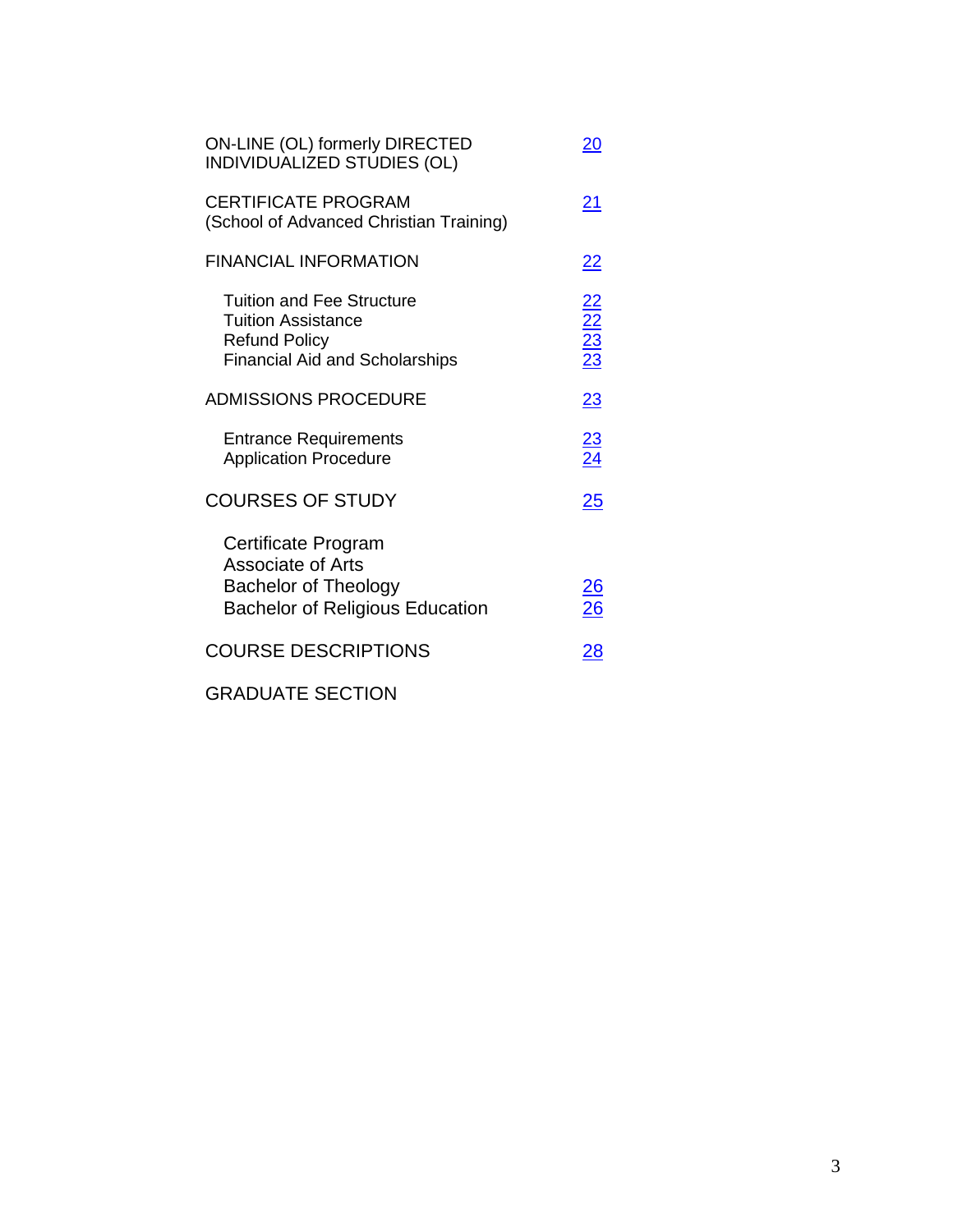# <span id="page-3-1"></span><span id="page-3-0"></span>**HISTORY**

Amazing Things The Church, Legacy A3CEES' (A-three-sees) SYSTEM OF SEMINARIES, SCHOOLS & INSTITUTES was founded in August 1975 in Spring Valley, California, by evangelical pastors and lay persons. Originally called Spring Valley Bible College and Seminary, A3CEES' SYSTEM OF SEMINARIES, SCHOOLS & INSTITUTES was organized as a non-profit corporation which provided non-traditional, external study programs exclusively until the Fall of 1982 when an on-campus, resident program was opened at Westside Baptist Church in Alameda, California. By 1984 the school's name was changed to Golden State School of Theology.

A3CEES' SYSTEM OF SEMINARIES, SCHOOLS & INSTITUTES operated on an international scope with resident campuses in Nigeria and the Philippines. However, in 1994 A3CEES' SYSTEM OF SEMINARIES, SCHOOLS & INSTITUTES began operating as two distinct schools, The College of Professional Christian Studies (CollegePlex) and The School of Advanced Christian Training (SACT). This change was necessitated by the global scope of the school's operation, as well as the professional and Christian credentialing education the College provided

A3CEES' SYSTEM OF SEMINARIES, SCHOOLS & INSTITUTES entered a mutually supportive venture with Potter s Bible College and Theological Seminary in 2005 representing a virtual collegeplex. This collegeplex agreement combined their resources, represented Word affirmation of their ministries, and provided additional support for students. The latest transition occurred in 2018 when A3CEES became a legacy term for history purposes and presently functions as Amazing Things The Church, operating as a religious organization under the State of Texas code for Religious organizations. The school and seminaries are Amazing Things The Church ministries doing business as (dba s) as:

### **Amazing Things The Church, Legacy A3CEES' Seminary System**

- Christian Women Seminary
- Mous Matores National Seminar[y](http://collegeplex.org/mmseminary.htm)
- National Non-denominational Seminar[y](http://christbasedcounseling.org/nnseminary.htm)
- National Pentecostal Seminar[y](http://collegeplex.org/npseminary.htm)
- World Baptist Seminar[y](http://collegeplex.org/wbseminary.htm)

These educational ministries grant degrees specifically related to Christian ministries, and operate legally under the religious exemption provisions of the Texas Higher Education Coordinating Board (THECB). The Degree granting authority is the result of HEB v THECB, 2007. Amazing Things The Church, its seminaries and Christian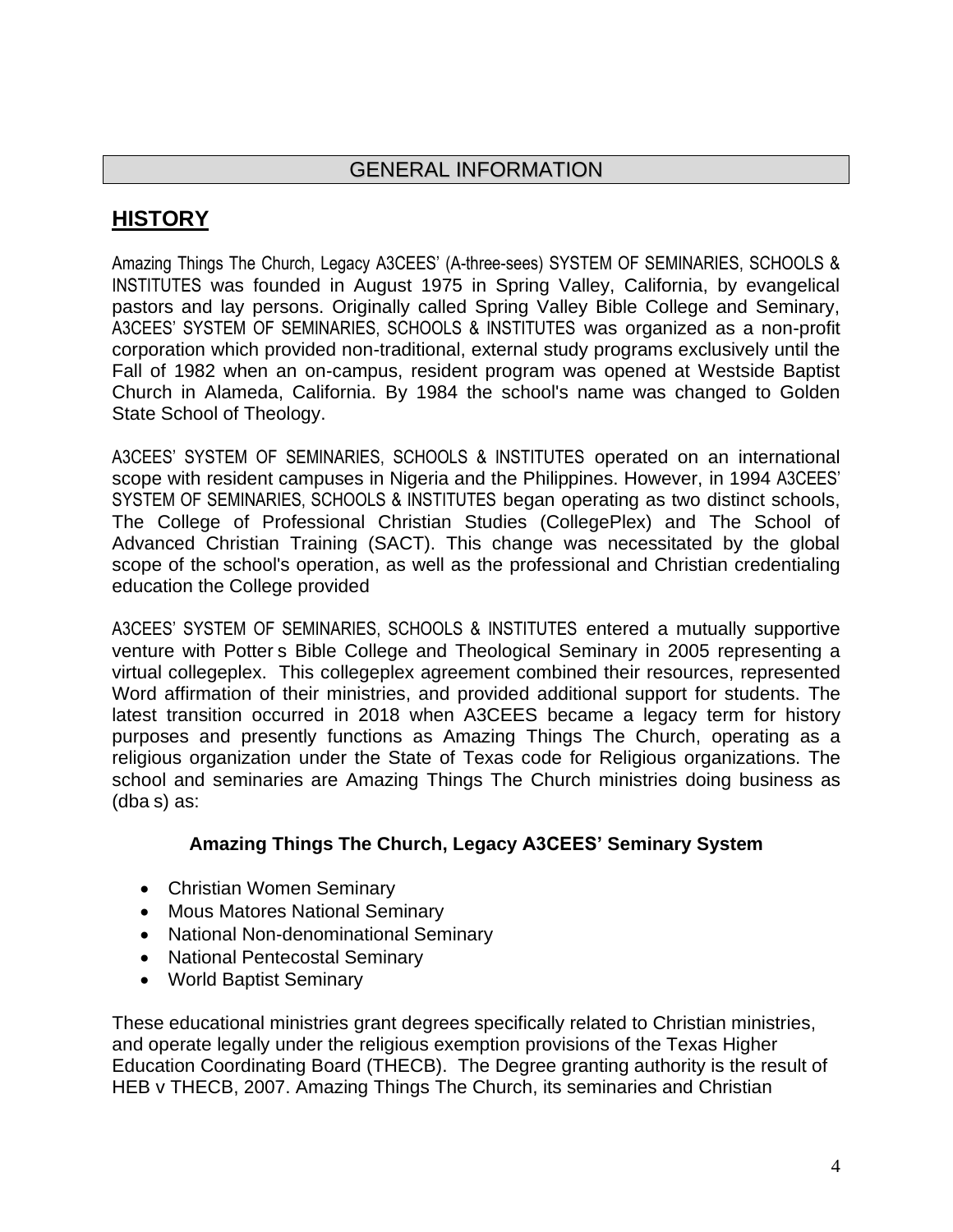colleges comply fully with this limited degree granting authority as disclosed in this catalog.

# **NOTICE**

Any catalog including this one represents the general operation of this educational system. Given the constant changing world and circumstances, officers and administrators reserve the right to be flexible, make adjustments, moderate or supersede any policy or procedure as needed. Students and others will be informed of these changes on an as-needed basis, and/or case-by-case.

# <span id="page-4-0"></span>**STATEMENT OF PURPOSE**

A3CEES' SYSTEM OF SEMINARIES, SCHOOLS & INSTITUTES GLOBAL provides a program of Bible-centered study to equip men and women for the work of the ministry at a cost consistent with student financial resources. It also provides this unique educational opportunity at a post-secondary level, while offering appropriate recognition for previous education and experience. Three simple principles are foundational to the school's existent:

- 1) Provide a college level Christian educational experience
- 2) Offer a financially feasible college program for those unable to afford standard tuition rates
- <span id="page-4-1"></span>3) Provide a convenient service for people in ministry world-wide

## **PHILOSOPHY OF EDUCATION**

General education courses which are required for traditional post-secondary programs within the state of Texas are also required in our undergraduate programs. We believe our graduates need this broad background to equip them effectively to serve the Lord in this present world.

This evangelical Christian perspective rejects the humanistic evolutionary philosophy currently prevalent in secular education. A3CEES' SYSTEM OF SEMINARIES, SCHOOLS & INSTITUTES seeks to train its students in terms of a consistent Biblical Christian viewpoint in every field of study, thus recognizing and explaining all documented facts of science and history within their proper Biblical context. Interpretations which are contrary to this belief are not ignored, but rather are critically analyzed in order to test and substantiate the superiority of the Biblical framework.

## <span id="page-4-2"></span>**DOCTRINAL STATEMENT**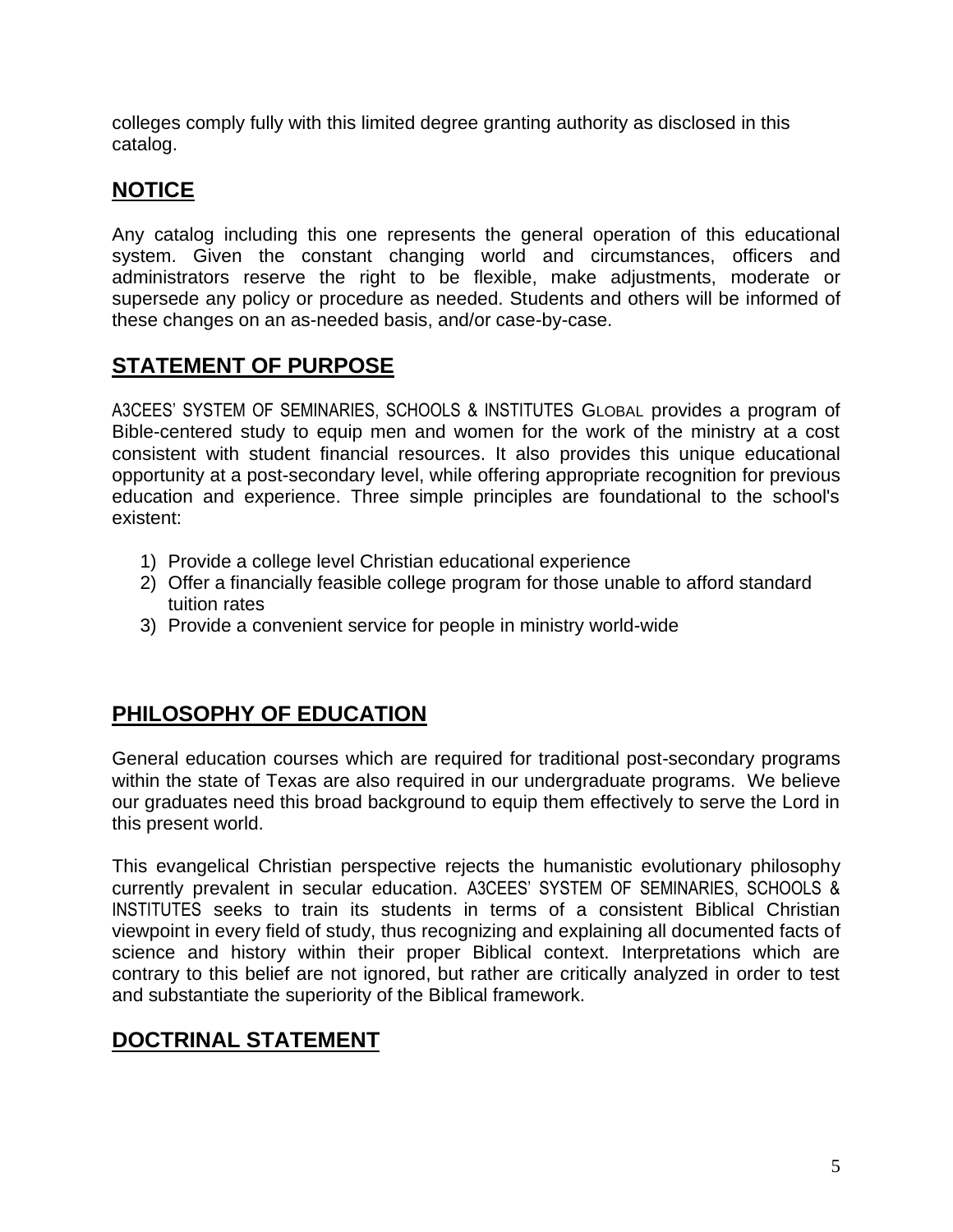All members of the faculty and administration, as well as the curricula and other programs of A3CEES' SYSTEM OF SEMINARIES, SCHOOLS & INSTITUTES adhere to the following statement of convictions.

1. We believe that the Bible is divinely inspired; that it is the supreme, infallible, inerrant authority in all matters of faith and conduct.

2. We believe that there is one, and only one, living and true God; an infinite, intelligent Spirit whose name is JEHOVAH, the Maker and Supreme Ruler of Heaven and Earth; inexpressibly glorious in holiness, and worthy of all possible honor, confidence, and love; that in the unity of the Godhead there are three Persons, the Father, the Son, and the Holy Spirit; equal in every divine perfection, and executing distinct but harmonious offices in the work of redemption.

3. We believe that Jesus Christ is the eternal and only begotten Son of God, conceived of the Holy Spirit, virgin-born, sinless in His life, making atonement for the sins of the world by His death; that He arose bodily from the tomb on the third day; that He ascended into Heaven; that he is now at the right hand of God the Father as our only sufficient Mediator and Advocate; and that His return for the saints will be personal.

4. We believe that the Holy Spirit is a divine Person; equal with God the Father and God the Son and of the same nature; that He was active in the creation; that, in His relation to the unbelieving world, He restrains the Evil One until God's purpose is fulfilled; that He convicts of sin, of righteousness, and of judgment; that He bears witness to the truth of the Gospel in preaching and testimony; that He guides, teaches, witnesses, sanctifies, and helps the believer in accordance with the Scriptures.

5. We believe that man was created by the direct act of God in holiness, in the image of God, under the law of his Maker; but by voluntary transgression fell from that holy and happy state; in consequence of which all mankind are now sinners, not by constraint, but choice; being by nature utterly void of that holiness required by the law of God, positively inclined to evil; and therefore under just condemnation to eternal ruin, without defense or excuse.

6. We believe that the salvation of sinners is wholly of grace through faith in Christ; that all who are truly saved may be assured of their salvation from the moment they receive Christ as Lord and Savior; and that they are kept eternally by the power of God through faith unto salvation.

7. We believe, therefore, that those who accept Jesus Christ as Savior and Lord will rejoice forever in God's presence in Heaven; and those who refuse to accept Christ as Savior and Lord will be forever separated from God in an eternal Lake of Fire.

8. We believe that a visible Church of Christ is a congregation of baptized believers who voluntarily associate themselves by covenant for worship, work, and fellowship, and who seek to carry out the Great Commission of our Lord (Matt. 28:19-20).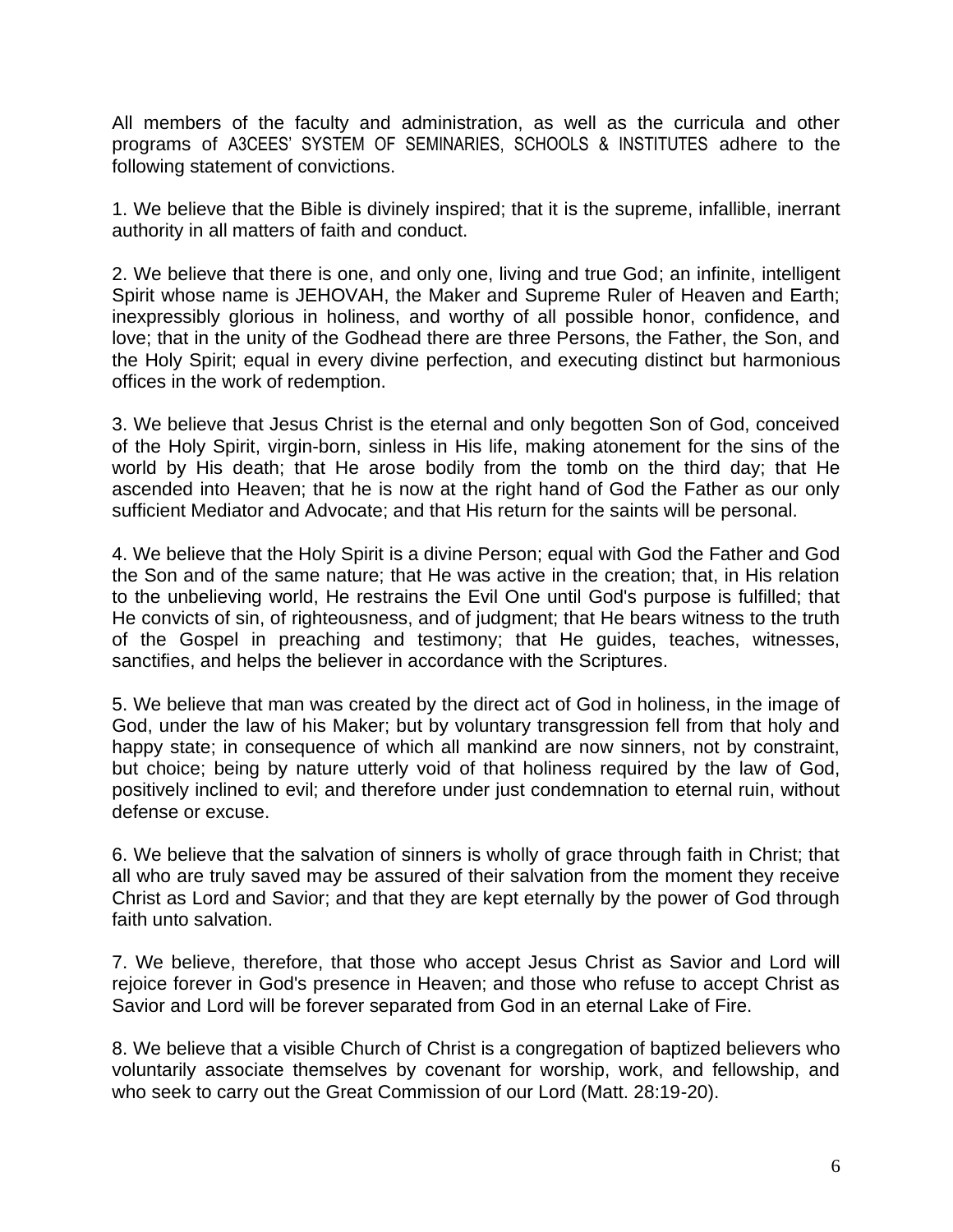9. We believe that Christian baptism is the immersion in water of a believer in the name of the Father, Son, and Holy Spirit; to show forth in a solemn and beautiful symbol, our faith in the crucified, buried, and risen Savior, with its effect in our death to sin and resurrection to a new life; that it is prerequisite to the privileges of a Church relation and the Lord's Supper in which the members of the Church, by the use of bread and the cup are to commemorate together the dying love of Christ preceded always by solemn selfexamination.

10. We believe in the reality of Satan who was cast out of Heaven because of pride and rebellion, that he reigns as the prince of the power of the air; that he has already been judged and conquered by the victory wrought by Jesus Christ; and that his final doom is to be cast forever into the Lake of Fire.

11. We believe that a great company of angels kept their holy estate and are before the throne of God, from where they are sent forth as ministering spirits to minister for them who shall be heirs of salvation.

12. We believe that every human being is responsible to God alone in all matters of faith and practice; that each Church is independent and autonomous and must be free from interference by any ecclesiastical or political authority, and that, Church and State must be kept separate as having different functions, each fulfilling its duties free from the dictations or patronage of the other.

# <span id="page-6-0"></span>**RECOGNITION AND ACCREDITATION**

A3CEES' SYSTEM OF SEMINARIES, SCHOOLS & INSTITUTES has found that few students understand recognition and accreditation. We remain non-apostate (2 Thessalonians 2), uncompromised by government intrusion.

Regardless of one s personal view of major Christian colleges such as Bob Jones University (until 2007), Pensacola Christian College and others, they like A3CEES' SYSTEM OF SEMINARIES, SCHOOLS & INSTITUTES represent colleges that meet the requirements for United States Department of Education recognition. However, they have resisted USDE accreditation to maintain their core faith tenets. A significant reason why institutions seek accreditation is eligibility for federal funding through student loans and grants. Unfortunately, federal funding places pressure on religious institutions to hire and accept employees and students who may not uphold the same Christian values. A3CEES' SYSTEM OF SEMINARIES, SCHOOLS & INSTITUTES will not be forced to hire persons who do not hold the same faith, practice the same lifestyle, or observe the same principles that A3CEES' SYSTEM OF SEMINARIES, SCHOOLS & INSTITUTES embrace. A3CEES' SYSTEM OF SEMINARIES, SCHOOLS & INSTITUTES has completely eliminated such a need, dependency, or vulnerability. "Christian" USDE accrediting associations such as Transnational Association of Colleges and Schools, Association of Theological Schools, and American Association of Bible Colleges must hold to policy and practices, which make the hundreds of institutions they accredit extremely vulnerable to extraordinary tuition rates, internal stresses concerning employment,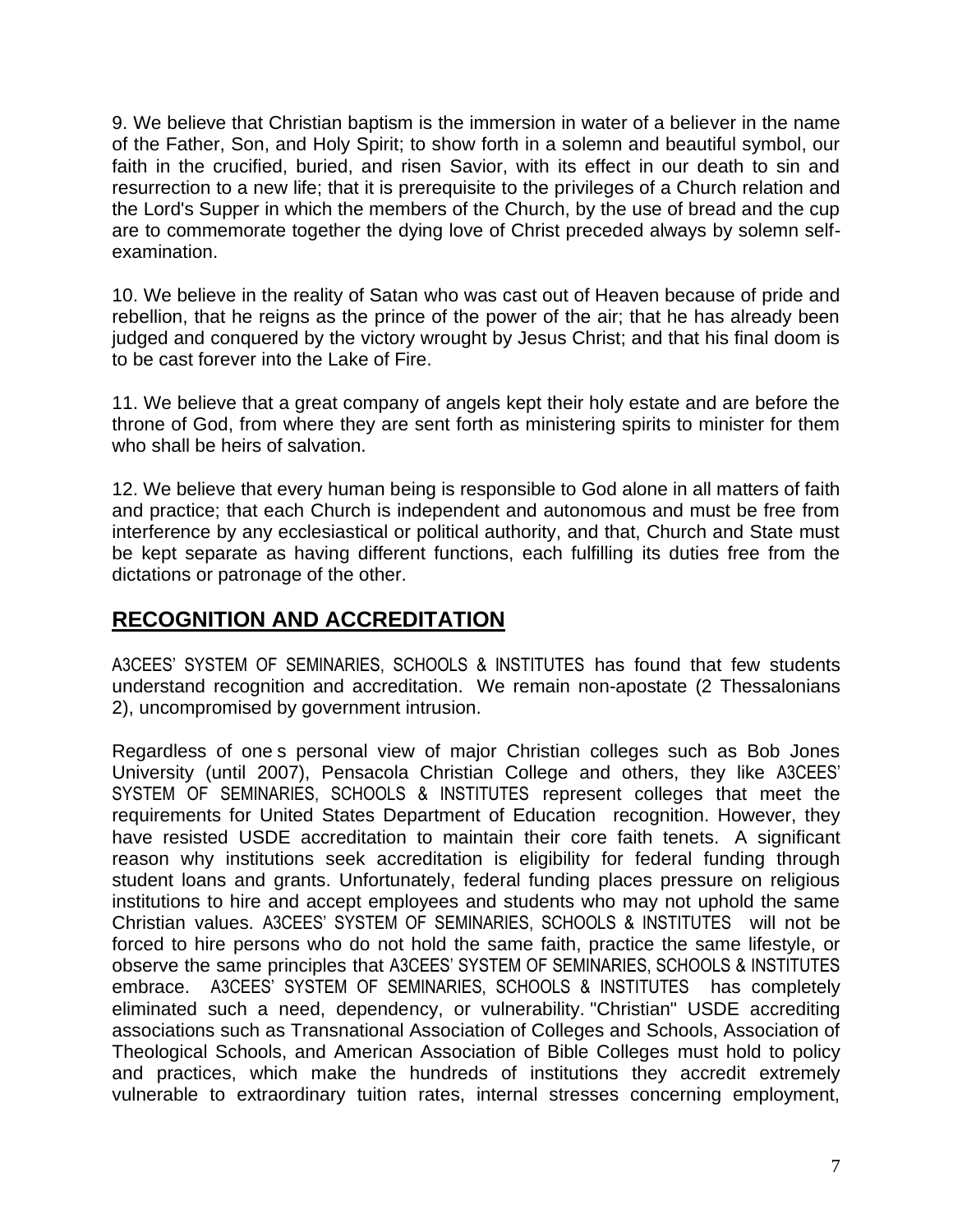alternate sexual life-styles, and religious freedom. Institutions have a right to make the choices for these accrediting bodies. Likewise, A3CEES' SYSTEM OF SEMINARIES, SCHOOLS & INSTITUTES has the right to reduce such vulnerabilities.

NEW: *The case of HEB Ministries Incorporated vs. the State of Texas Board of Education revealed that the government-based accreditation process secularizes Christian schools causing them to assume anti-Biblical administrative and academic standards to achieve accredited status. The case was so convincing the Texas State Supreme Court ruled 8 to 0 in HEB ministry's favor. While this occurred in Texas, this decision has bearing on every state. This is a matter of record. Use the following links to see the court record and press article (Click: [Supreme court,](http://collegeplex.org/HEBsupremecourt.doc) or [Press Article\)](http://collegeplex.org/HEBbaptistpress.doc). As a result of these findings, no A3CEES institution will assume compromise that stains our institution's testimony. While we cannot speak for any other organization or institution, we prefer the affirmation of Christian schools, Christian scholars, experienced ministers, and our God without imposition. Evidence demonstrates that if a believer prepares in a viable, recognized-and-affirmed program, God will open the doors of opportunity. Our history, the extraordinary men and women in ministry who have contributed to our institutions' success, and our present status, affirms our call to equipping men and women for professional ministry in Jesus Christ.* 

As with any other schools or college, students must inquire from other institutions to which they wish to transfer, and from prospective employers, concerning studies completed through A3CEES' SYSTEM OF SEMINARIES, SCHOOLS & INSTITUTES. Again, this should be done with State, USDE or non-USDE approved institutions. Our programs allow adult-students to move through every division of the Seminary, graduate and postgraduate. It is available world-wide. Adult-students are informed to select a graduate or post-graduate program where they can complete matriculation. Typically, graduate programs are not transferable regardless of status.

# <span id="page-7-0"></span>**Code of Conduct**

**Public and Community Demeanor:** Students attending any of A3CEES' SYSTEM OF SEMINARIES, SCHOOLS & INSTITUTES must present a clear and consistent example of Christian conduct at all times. While each student has a right to privacy in personal affairs, conditions which are clearly controversial and demeaning must be avoided. Students must particularly avoid any activity which constitutes an act which undermines our Christian principles.

**Language and Personal Habits:** Students attending any of A3CEES' SYSTEM OF SEMINARIES, SCHOOLS & INSTITUTES must always uphold Christian virtues in the usage of language. The use of inappropriate language or habits is unacceptable.

**Ethical Conduct:** While some conditions are not publicly illegal or unacceptable, such conditions may be unethical from a Christian perspective. Additionally, students attending any of A3CEES' SYSTEM OF SEMINARIES, SCHOOLS & INSTITUTES may not use any of A3CEES' SYSTEM OF SEMINARIES, SCHOOLS & INSTITUTES names for any matter external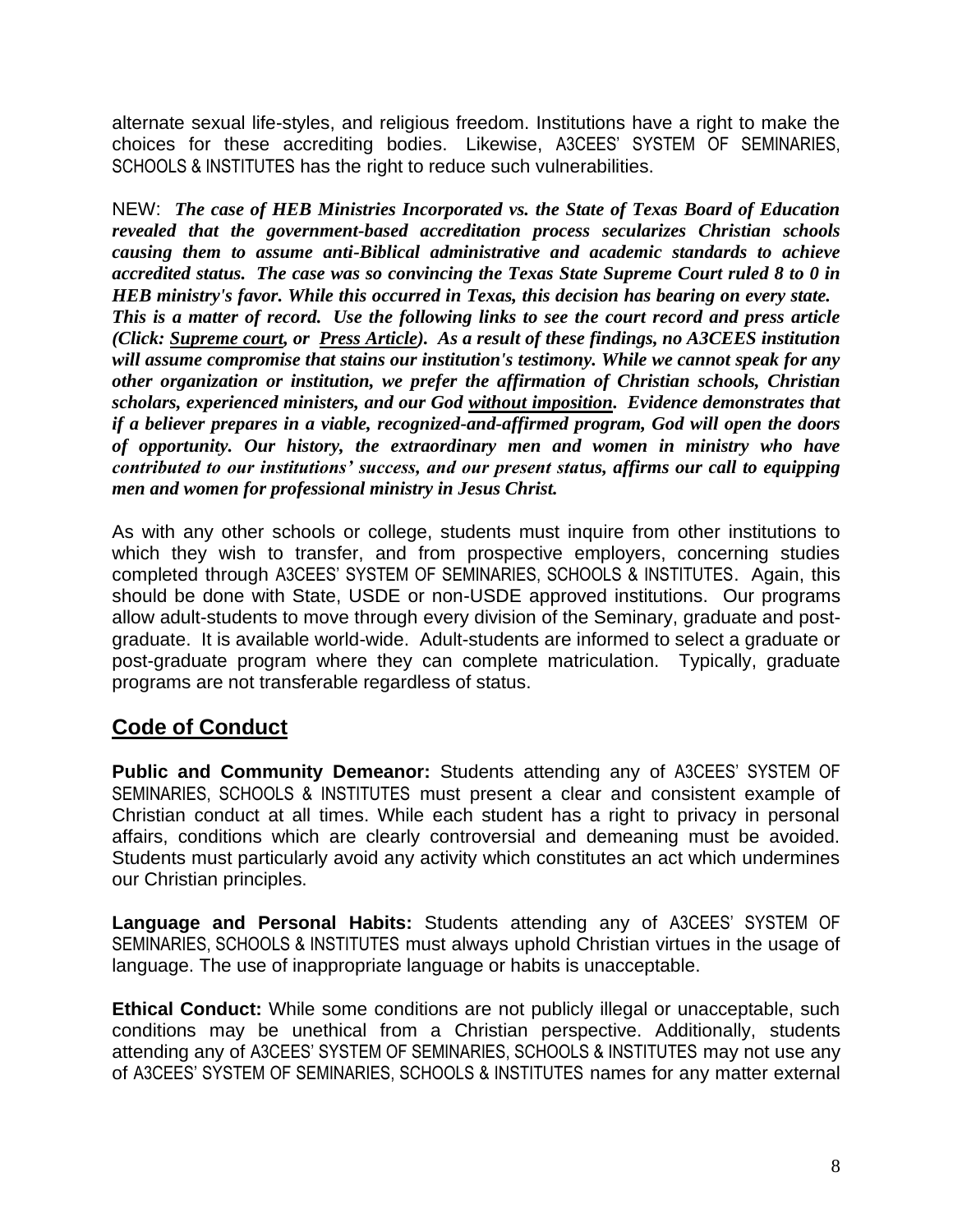to the operations of the applicable A3CEES institute without the permission of the appropriate institute official.

**Chat room Conduct (when available):** Students must be courteous and thoughtful at all times. It is not anticipated that every student will agree or accept all activities which are conducted. However, mutual respect for Professors and class members is absolutely imperative. Any issue in which a student believes to be detrimental should be discussed with the Professor or other appropriate official in private consultation.

**General:** Any student in doubt about participating in a certain act or event is encouraged to discuss the matter with the Student Dean or an appropriate official.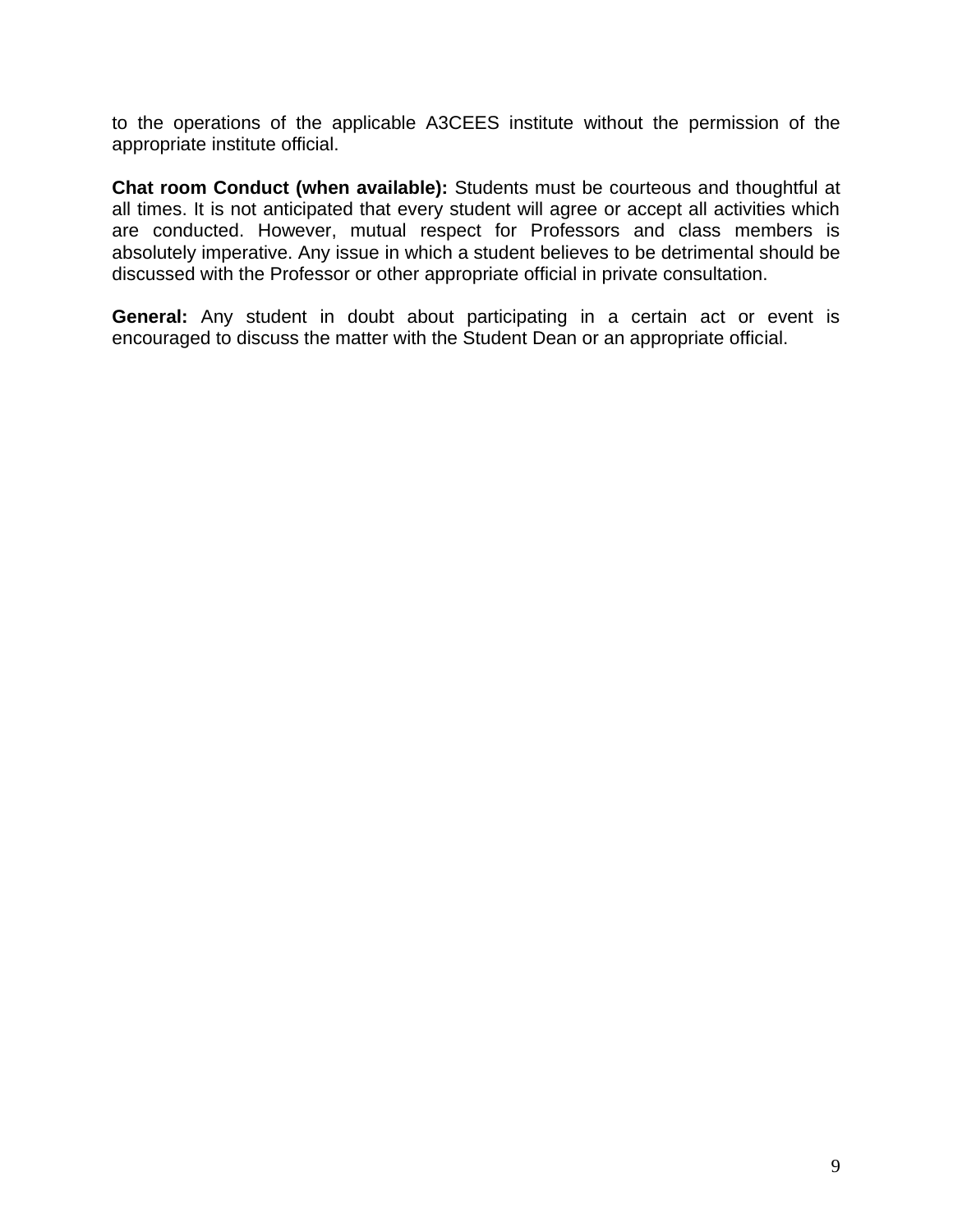## <span id="page-9-0"></span>**NON-DISCRIMINATORY STATEMENT**

A3CEES' SYSTEM OF SEMINARIES, SCHOOLS & INSTITUTES admits students of any race, sex, color, national or ethnic origin to all of the rights, privileges, programs, and activities generally accorded or made available to students at the school. It does not discriminate on the basis of race, sex, color, national or ethnic origin in the administration or its admissions policies, educational policies, or other school-administered programs. Inquiries or complaints concerning compliance in these areas may be referred to the Ethics Administrator at Hisglory@A3CEESaffirmed.org

A3CEES' SYSTEM OF SEMINARIES, SCHOOLS & INSTITUTES seeks to comply with the regulations established to effectuate the Rehabilitation Acts of 1973, Section 504. We seek to comply to the letter and spirit of the regulations to the extent required by Federal law with a policy of non-discrimination on the basis of handicap. This policy applies to our educational program and activities and extends to employment, to administration, to recruitment, and to placement of both students and employees. Inquiries or complaints concerning the application of Section 504 and the regulations pertaining to it may be referred to the Administrative Office.

# <span id="page-9-1"></span>**FACULTY & STAFF**

## <span id="page-9-2"></span>**HISTORIC CORE FACULTY**

*While the college operates on-line, we respectfully honor those persons who contributed to the success of the school's history and contributed to curriculum. Although, the majority is involved with other institutions and ministries, we continue to list these persons.*

The following personnel comprises the Core Mentor, Adjunct Mentor, and Emeritus Mentor Faculty of the College of Professional Christian Studies (Global). The division in which the Professor most frequently teaches is indicated.

### **Ajimatanrareje, Kayode S.**, *Counseling, Pastoral Theology*

Dipl., The Nigerian Baptist Theological Seminary; B.A., California Baptist College; M.Div., D.Min., Golden Gate Baptist Theological Seminary

**Davidson, Steven B.**, *Counseling, Pastoral Theology, General Studies* A.A, College of Alameda; B.A., M.A., University of San Francisco; M.Div., D.Min., Golden State School of Theology

**Rouse, Donald R.**, *Biblical Studies, Pastoral Theology, Theology* B.A., Bob Jones University; M.Div., Central Baptist Theological Seminary; Th.M., Detroit Baptist Theological Seminary

### **Dyson, Samson E.**, *Biblical Studies*

Dipl., Fellowship Bible Institute; A.A., City College of San Francisco; B.S., University of California, Berkeley; Th.M., Golden State School of Theology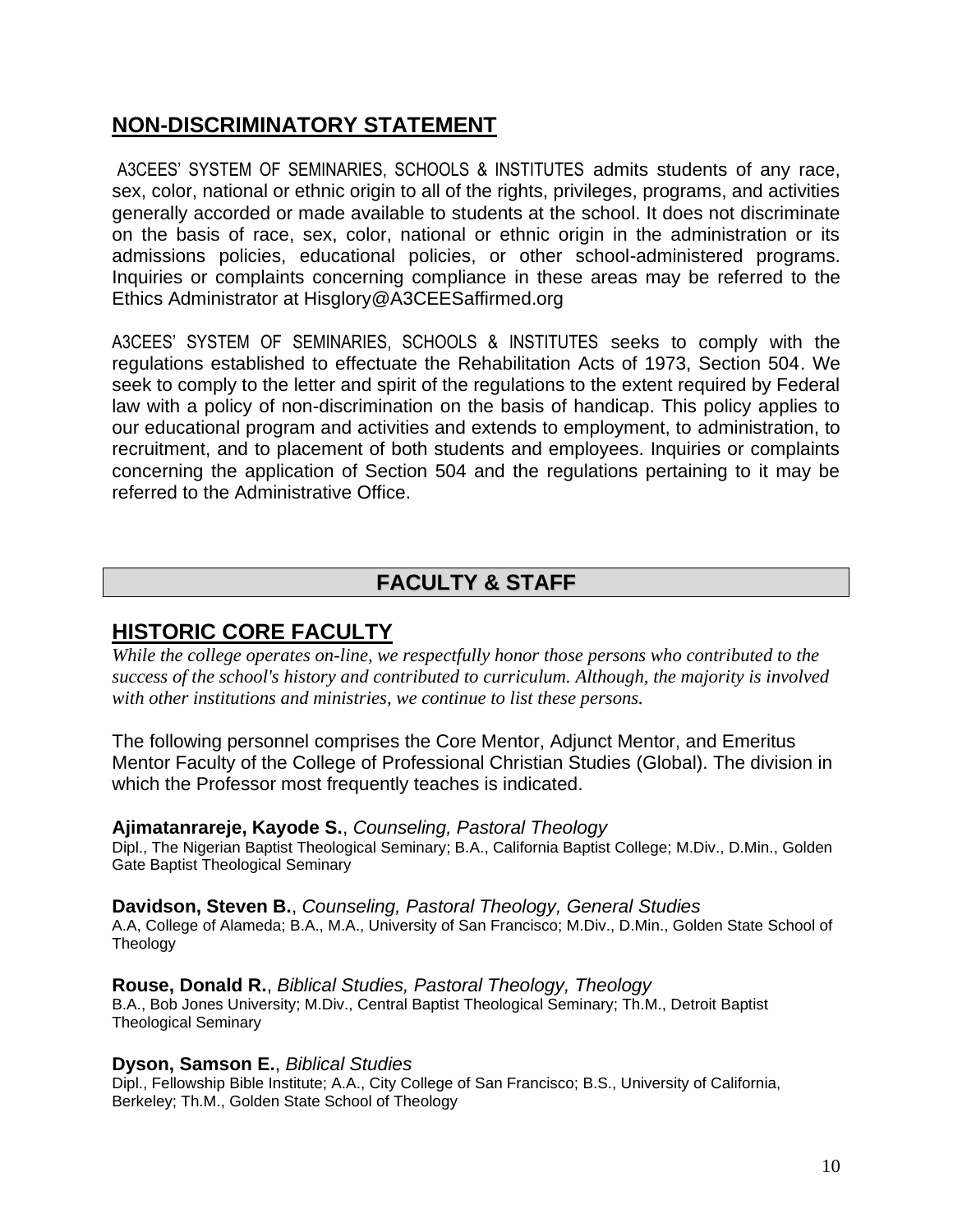# <span id="page-10-0"></span>**HISTORICAL FACULTY MEMBERS**

*Persons who contributed to programming and educational delivery*

#### **Hightower, Arilee**, *Biblical Studies, Pastoral Theology (in memory)*

B.A., Vallejo College; Th.B., American Baptist Seminary; M.Div., Northwestern Seminary; D.D. Golden State School of Theology (in-honor, posthumously)

#### Patterson, Joseph N., Counseling, Languages, Theology (in memory)

B.A., Lycoming College; M.Div., New Brunswick Theological Seminary; D.Min., American Baptist Seminary of the West (in-honor, posthumously)

#### **Redeaux, Ivory J.**, *Biblical Studies (in memory)*

Dipl., Bay Cities Bible College; B.A., M.M.; Th.D., Golden State School of Theology (in-honor, posthumously)

#### **Manning, Arthur F.**, *Christian Education*

B.A., Wilmington College; M.A.R., M.Div., The Lancaster Theological Seminary; Ph.D., Trinity Theological **Seminary** 

## **HISTORICAL EMERITUS and RESOURCE MENTORS**

#### **Baker, Charles**, *Biblical Studies, Languages, Pastoral Theology*

B.A., Pillsbury Baptist Bible College; B.D., Th.M., San Francisco Baptist Theological Seminary; D.D., Maranatha Baptist Bible College; Doctoral studies, Central Baptist Theological Seminary

#### **Blake, Richard**, *Christian Education*

B.B.A., Armstrong College; Bay Cities Bible College; Simpson College; M.C.E., Golden State School of Theology; D.Min., Golden State School of Theology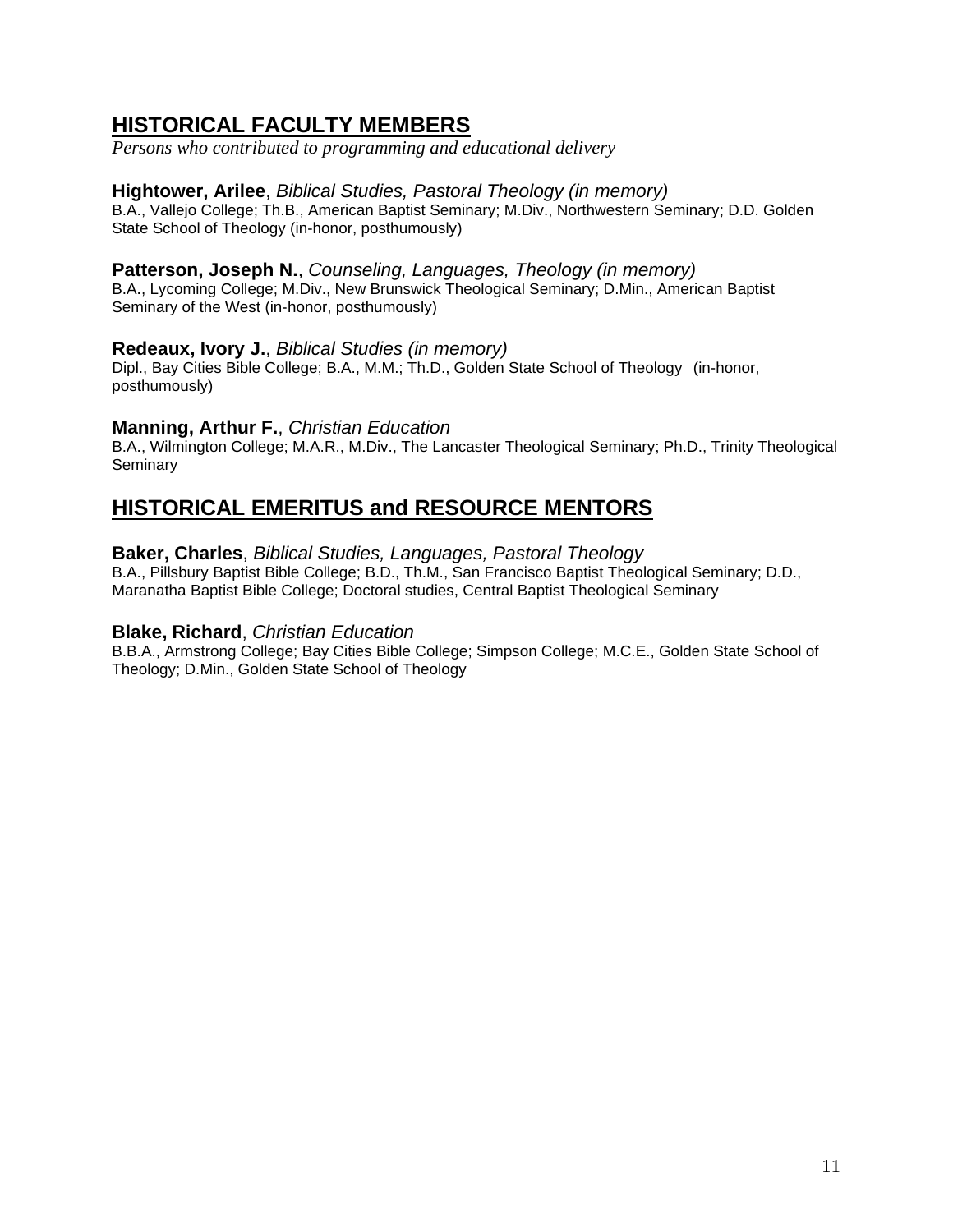#### **Torrez, Lupe E.**, *Biblical Studies, Languages*

B.A., University of California at Los Angeles; B.Th., Western Baptist College; M.R.E., Golden Gate Baptist Theological Seminary; Certificate in Counseling, University of California Extension; Th.D., Golden State School of Theology

#### **Torrez, Naomi E.**, *Research, Biblical Studies*

B.A., University of Arizona; M.A., University of California Junior College and Adult Teaching Credential, University of California; M.L.S., University of California; D.R.E., Golden State School of Theology

# **On-Line ADMINISTRATIVE SUPPORT**

#### **SYSTEM ADMINISTRATORS**

- **Dennise Bates**, DMin, MA
- ▪

#### **SENIOR DEAN ADVISORS**

- **Linda McMurray**, Ph.D., DCE
- **Tony M. Thurston**, DMin, MDiv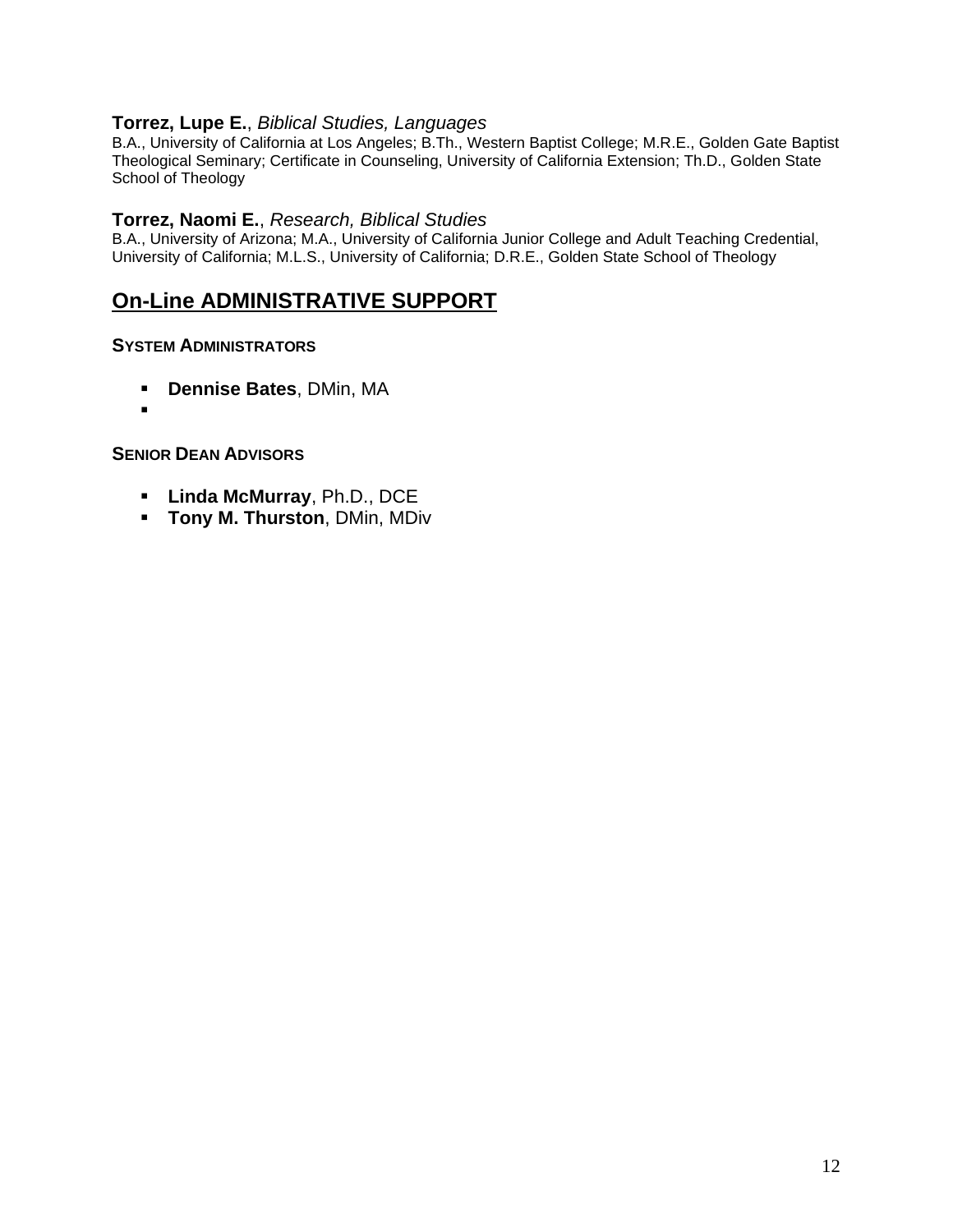# <span id="page-12-1"></span>**General**

A3CEES' SYSTEM OF SEMINARIES, SCHOOLS & INSTITUTES unique blend of traditional classes (when available) and the on-line program provides students with flexibility in planning academic studies. The student may pursue a degree program stretched over five-seven years.

<span id="page-12-2"></span><span id="page-12-0"></span>UNDERGRADUATE COURSES OF STUDY OFFERED AT

M SYSTEM OF SEMINARIES, SCHOOLS & INSTITUTES

### **School of Advanced Christian Training**

- New Testament Studies, 4 courses
- Old Testament Studies, 4 courses
- Advanced Church Ministries Certificate, 4 courses (Available Fall 2003)

### **Bachelor in Biblical Studies (BBS)**

The BBS requires 201 quarter hours, i.e. 100 experience or practicum units, 100 Biblical Studies Units. See Practicum below:

### <span id="page-12-3"></span>**Residency Requirement**

Although students are not required to attend classes at one of our sites, A3CEES' SYSTEM OF SEMINARIES, SCHOOLS & INSTITUTES policy requires that a minimum of 45 quarter hours of credit be earned at this institution for each degree offered regardless of advanced standing or number of hours transferred from other institutions.

### **Practicum: Experience Assessment Credit**

Applicants who apply for experience assessed credit and who provide appropriate documentation that their experiential and ministerial learning has met the requirements for a particular class, may be granted advanced standing credit for that class, at the discretion of A3CEES' SYSTEM OF SEMINARIES, SCHOOLS & INSTITUTES .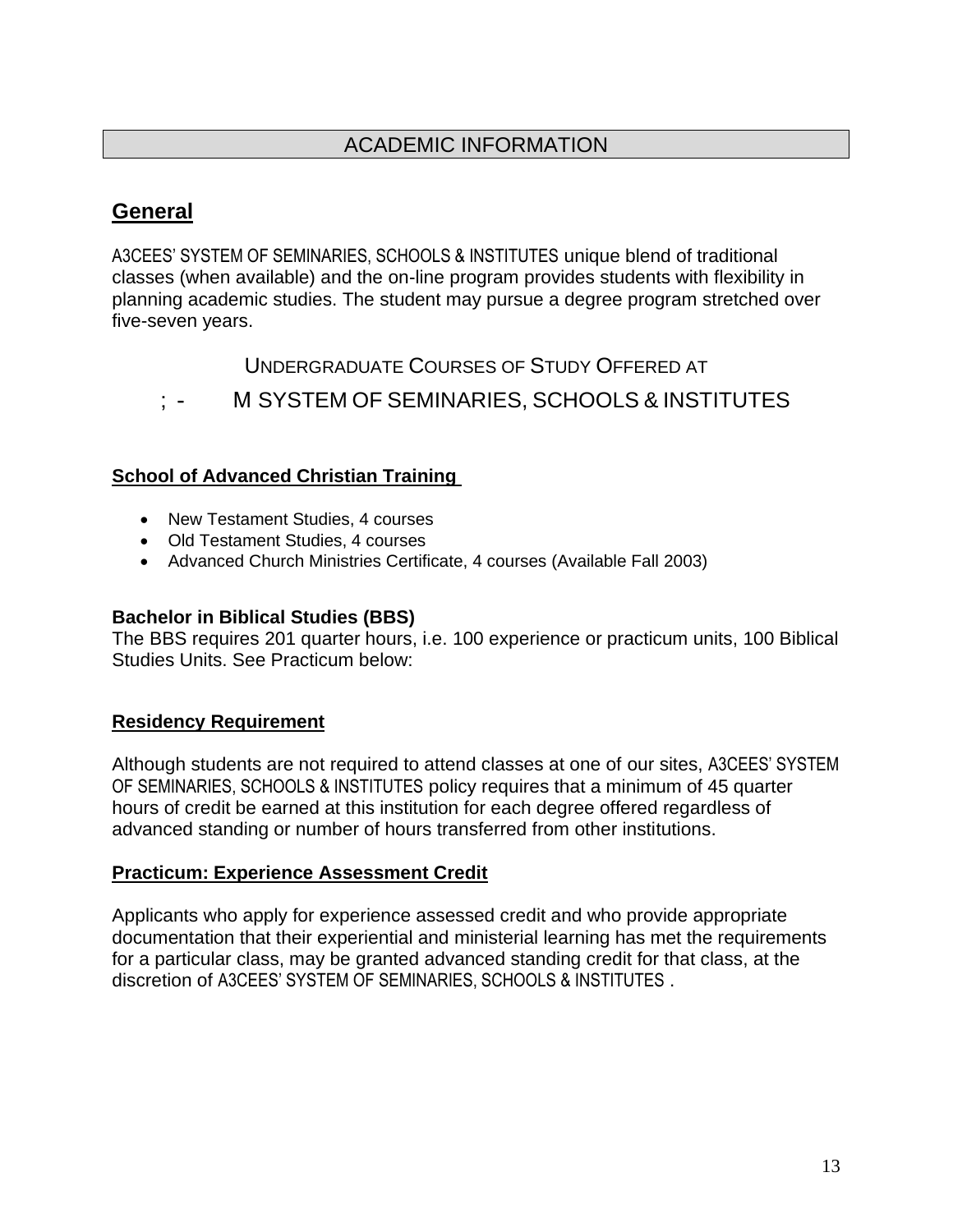## <span id="page-13-0"></span>**Challenges**

Students who have completed substantial study in a particular course, and who have satisfied certain minimum qualifications may challenge a course with a course petition. A student's petition is initially reviewed to determine whether the petition qualifies for consideration. Once the petition qualifies for consideration, the petition is evaluated by faculty members to determine whether or not the evidence in the petition satisfies evaluation standards.

Those students who feel they qualify for course challenges should contact the applicable dean. The academic officer will review the process with the student. A nonrefundable evaluation fee of \$20.00 is required for each course petitioned. Unsuccessful petitions cannot be appealed or resubmitted. A student whose petition is successful will receive credit for that class and will be charged for that class less the evaluation fee (Students must anticipate a rigorous process to satisfy "challenge" requirements.)

### <span id="page-13-1"></span>**Classification of Students**

At the beginning of each academic quarter all undergraduate students are officially classified in the following manner:

FRESHMAN - Students who have completed less than 45 quarter units of lower-division studies.

SOPHOMORES - Students who have completed at least 45 quarter units of lowerdivision studies with a GPA of at least 2.0.

JUNIORS - Students who have completed at least 90 quarter hours of studies, with at least 60 units of lower-division studies, and an earned GPA of at least 2.0.

SENIORS - Students who have completed at least 135 quarter units of studies, with at least 90 units of lower-division studies, and an earned GPA of at least 2.0.

SPECIAL - Students who are not enrolled in a degree program, but who simply take selected courses. (In order to receive credit for these classes, special students must meet normal requirements for each class.)

### <span id="page-13-2"></span>**Time Restriction**

Those enrolled in the BBS program have seven years in which to complete their work. These restrictions apply equally to the traditional and OL subjects. If there are extenuating circumstances which prevent a student from completing the program within the stipulated time, he may apply to the Vice President for an extension.

Students who permit this time to elapse and who wish to continue must adhere to the following: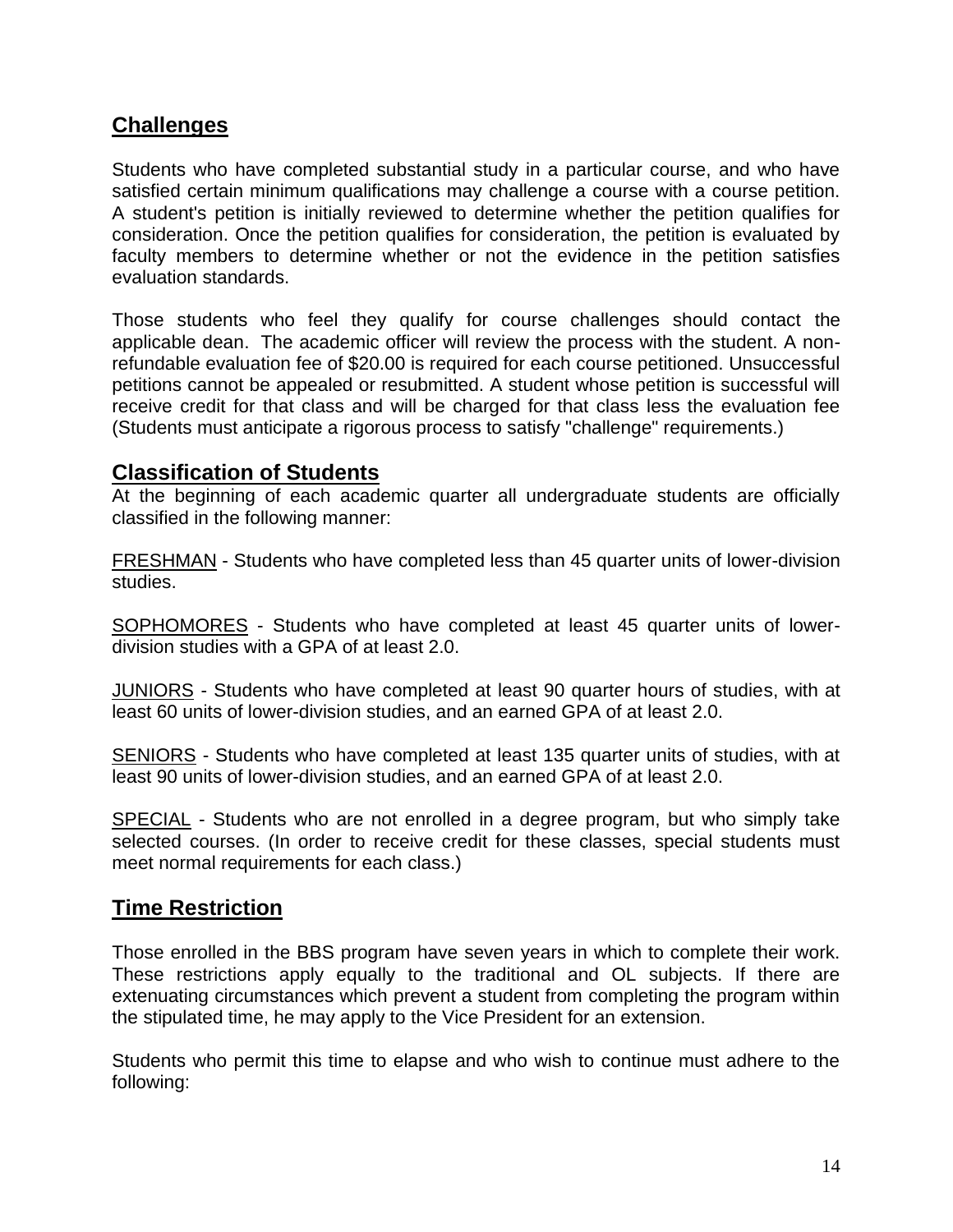(1) Apply for readmission before matriculating again

(2) Submit the regular application form and transcripts of any additional work done elsewhere

(3) Pay application fee

(4) Re-take all classes or OL subjects which were started but not completed (a thesis which has been approved and substantial work has been completed may be continued, but the student will be required to pay for the work again)

(5) Submit to the current catalog

## <span id="page-14-0"></span>**Add/Drop Policies (Where applicable)**

a. Classes may be added or dropped without restriction during the first week of class.

b. Classes may be added or dropped during the second week of instruction with the permission of the dean or appropriate officer.

c. Classes may be added during the third week of instruction with permission of the dean or appropriate officer.

d. Classes missed during the Add/Drop period will be counted as excused absences. Therefore, if a student elects to add a class after the third meeting of that class, he will be allowed no further absences from that class during the remainder of the quarter.

e. Students desiring to withdraw from a class after the third class meeting must submit a written application for withdrawal, signed by the class Professor and the Dean.

f. Any student who stops attending class without proper application for withdrawal will be recorded as having been dropped for unexcused absences, and a final grade of "F" will be recorded on the student's transcript. If the student properly completes the withdrawal process, a grade of "WP" will be given if the student's work was passing at the time of the third absence. If the student's work was failing at the time of withdrawal, a grade of "WF" will be recorded on the student's transcript.

The school reserves the right to require the withdrawal of any student whose class performance indicates that he/she does not have sufficient background in the subject area satisfactorily to complete the required work. Upon recommendation by the Professor and approval of the Vice President, the student may transfer to the Certificate Program.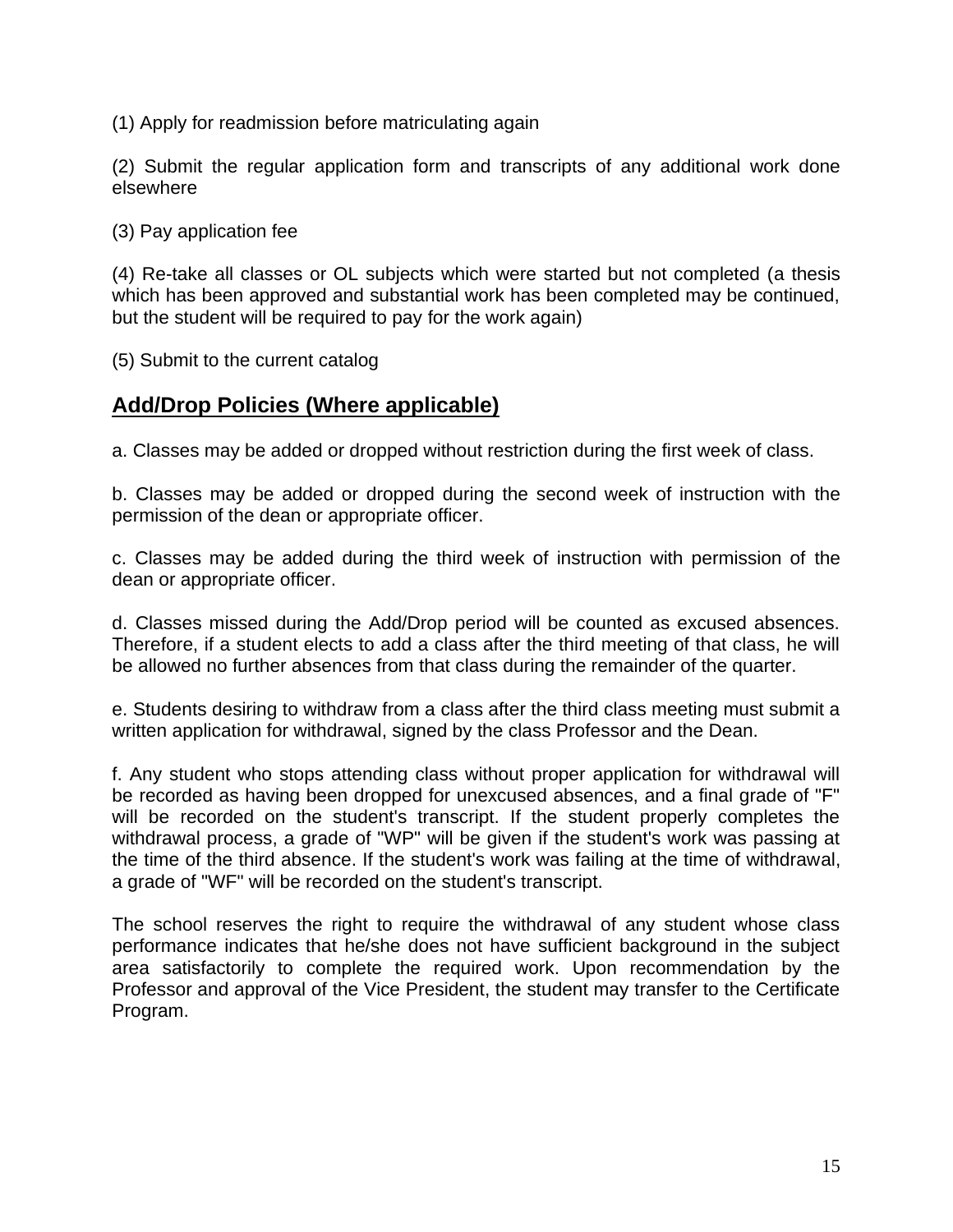## <span id="page-15-0"></span>**Grading System**

- **A** 93%-100% Outstanding achievement
- **B** 85%-92% Superior work in a sustained and intelligent manner
- **C** 77%-84% Work which meets minimum required standards
- **D** 59%-76% Work which is deficient in one or more significant aspects, and is the lowest passing grade**\***
- **F** 58% or less Failure**\***

**\*** If a grade of D or F is received in any required course, the class MUST BE REPEATED.

**W** Withdrawal from a class after the third meeting (traditional) or after the submission of the first lessons (OL). Withdrawal requires written petition from the student and must be approved by the Professor of that class and the Dean

- **WP** Withdrawal while maintaining a passing grade**\*\***
- **WF** Withdrawal while failing**\*\***
- **I** Work which was not completed on time.

**\*\*** If a withdrawal has not been properly approved, a grade of "F" will be recorded.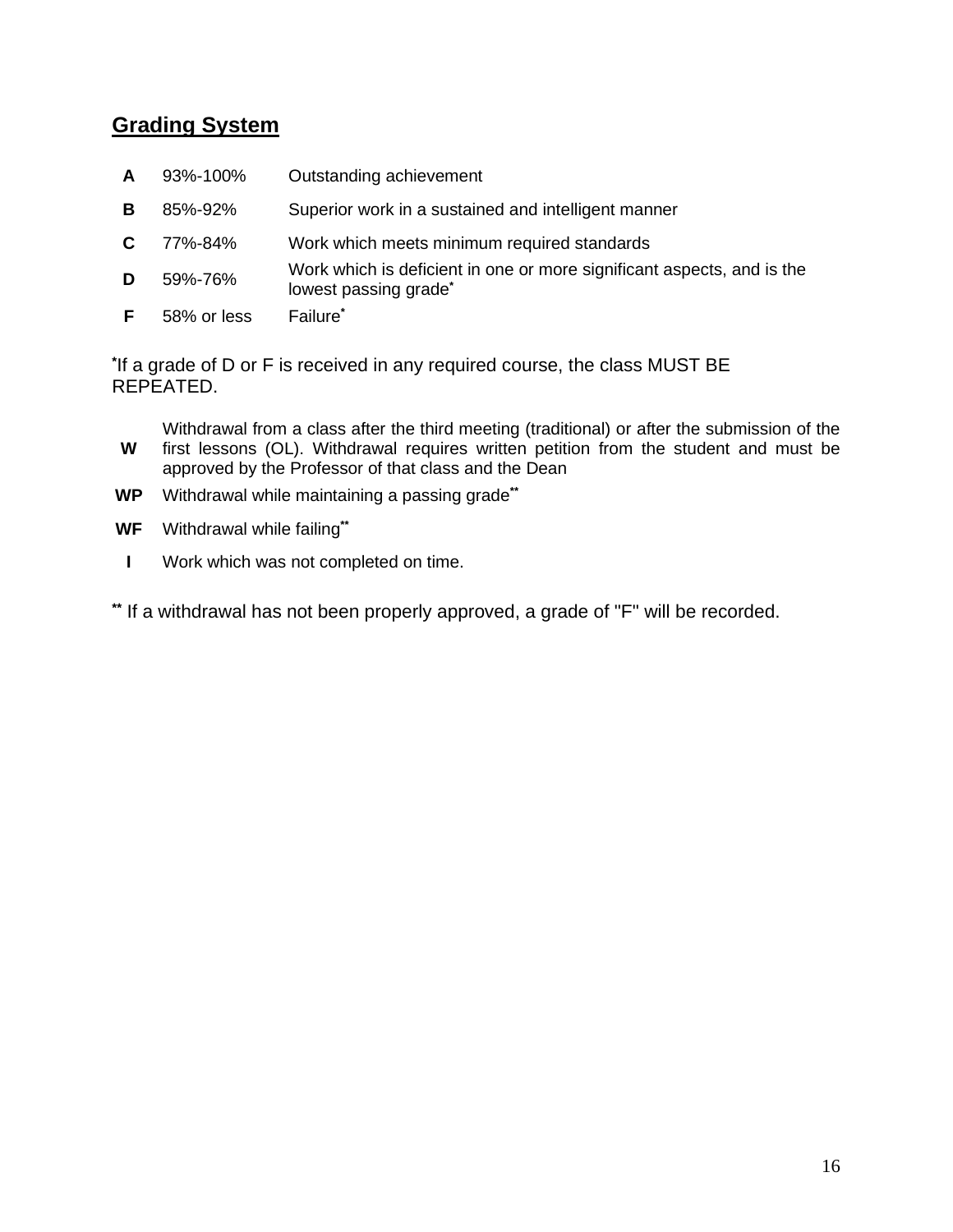## **Grade Scale & Grade Points**

Graduation not only depends upon completion of the prescribed number of units of coursework taken but also upon the GPA, which is calculated by dividing the total earned Grade Points by the total number of classes in which the student has enrolled, excluding those classes for which the student received the grade of *W*, *WP, P, CR* or *NCR*.

**Current Grade Point Average** The GPA earned in the last quarter of enrollment

**Cumulative Grade Point Average** The average of the total of grade points accumulated divided by the total of all hours earned in the current degree program

|   |   | <b>GRADE SCALE</b> | <b>GRADE POINTS</b> |          |                         |
|---|---|--------------------|---------------------|----------|-------------------------|
| A |   | 93-100%            |                     |          | Incomplete              |
| B | 3 | 85-92%             | Р                   | $\Omega$ | Pass                    |
| C | 2 | 77-84%             | <b>CR</b>           | 0        | Credit                  |
| D |   | 59-76%             | <b>NC</b>           | 0        | No Credit               |
| F | 0 | 58% or less        | <b>WP</b>           | 0        | <b>Withdrew Passing</b> |
|   |   |                    | WF                  | O        | <b>Withdrew Failing</b> |

## <span id="page-16-0"></span>**Incomplete Work (Where applicable)**

A grade of *I* is assigned only in cases of extreme emergencies, and indicates that the required course work for the class is incomplete. Incomplete work must be completed not later than four calendar weeks following the Friday of the week in which the final examination for the class was given. If the assignments are not made up, a grade which the Professor has already assigned an *I* automatically becomes effective and is placed on the permanent record of the student. If the incomplete work results in a grade of *D* or *F*, credit for the class may be obtained only by repeating and satisfactorily completing the class.

Students who receive an *I* in a traditional class may, under extreme or unusual circumstances, complete the required coursework in the on-line OL Department with the approval of dean or appropriate officer. Under no circumstances is a Professor required to assign make-up work or administer a make-up examination. Extensions or exceptions to the four-week limitation are made only with the approval of the Dean.

## **Special Class Enrollment Options**

**Pass/Fail** Outstanding students may enroll for one class per quarter on a Pass/Fail basis. The request for such a grade must be made at the time of registration. A maximum of three classes taken on the Pass/Fail basis may be credited toward graduation.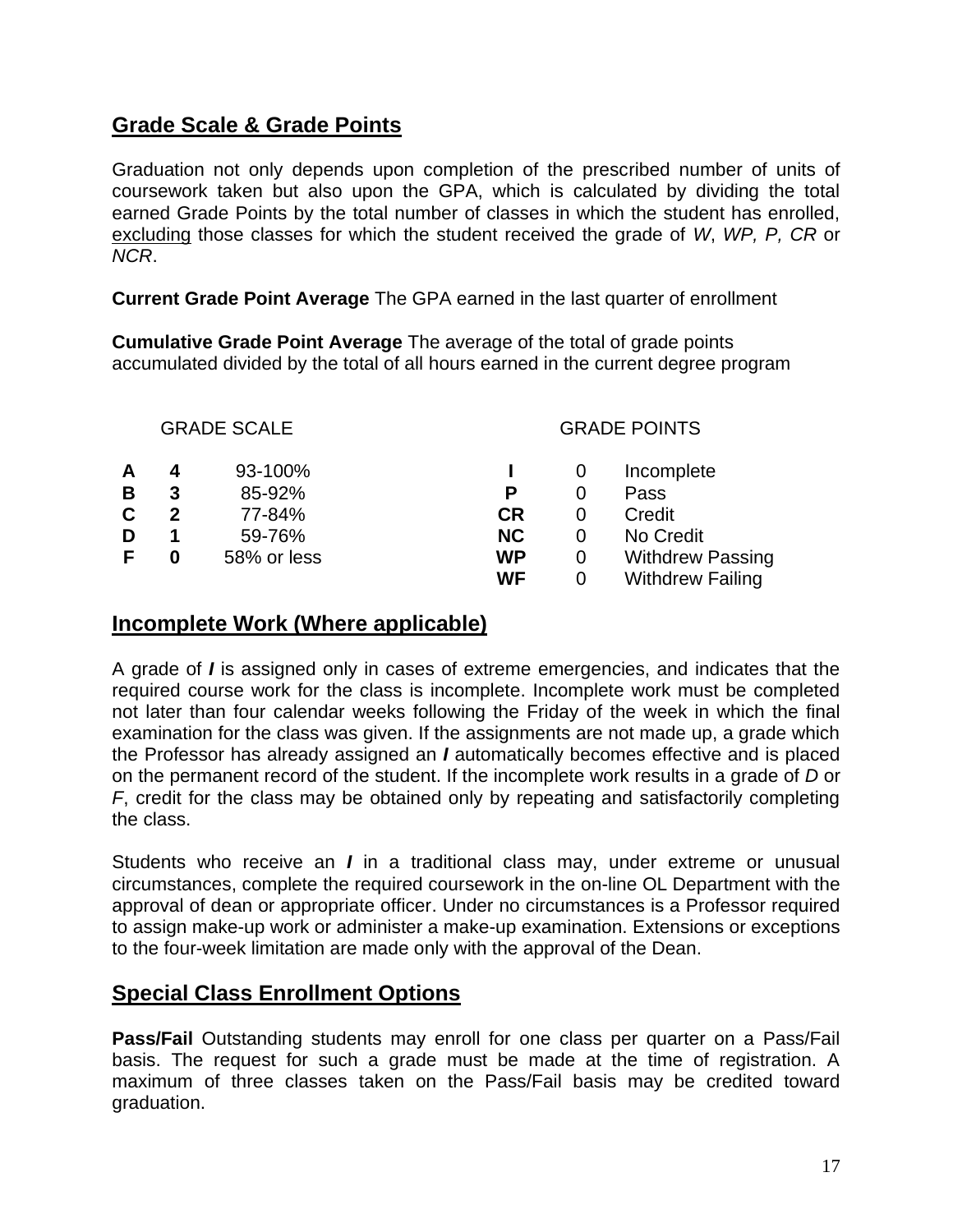**Credit/No Credit** A student may take one class per quarter, up to 18 units total, on a Credit/No Credit basis in lieu of a letter grade. English Grammar (EN 101) is excluded, and not more than two such classes may be taken from the following: Language and Communication, Mathematics, Sciences, Social Sciences. The decision must be made during the first week of class. Once the option is exercised the decision may not be reversed.

**Auditing** A student may, upon approval of the Professor and the Dean, enroll in a limited number of classes as an auditor. This student does not receive credit for the course and is not required to meet the regular hours requirements of the course. Enrollment cost for each course is the same as for those taking the course for credit.

## <span id="page-17-0"></span>**General Prerequisites and Class Restrictions**

The applicable institute or official may waive the prerequisites for any class upon application by a student, but only as the official believes to be in the best interest of the student.

No student may enroll in a class that is numbered two years ahead of his/her present standing without the approval of the appropriate official. Students enrolled in undergraduate programs who wish to take classes numbered 500 or higher may be granted permission to AUDIT the class. Later, if the student then enrolls in the Master s program, the student will be required to re-take the class and meet all requirements of the course.

Classes from all departments are available to students who have met the prerequisites and class standing criteria for the particular class, regardless of the specific degree program in which the student is enrolled. However, it is in the student's best interest, both financially and academically, to meet with a Faculty Advisor and develop a specific study program and schedule.

## <span id="page-17-1"></span>**Academic Probation**

In order to protect the credibility of A3CEES' SYSTEM OF SEMINARIES, SCHOOLS & INSTITUTES academic programs and, consequently the earned degrees of our graduates, students must maintain an earned GPA of 2.0 (C) on a four point scale. Any student whose cumulative GPA or earned GPA within any one academic quarter (or any five OL classes) falls below 2.0 will be placed on Academic Probation and will be assigned a Faculty Advisor to serve as a tutor when necessary. Any student on Academic Probation for three consecutive quarters may be considered for academic dismissal or may be advised to transfer to the Certificate Program.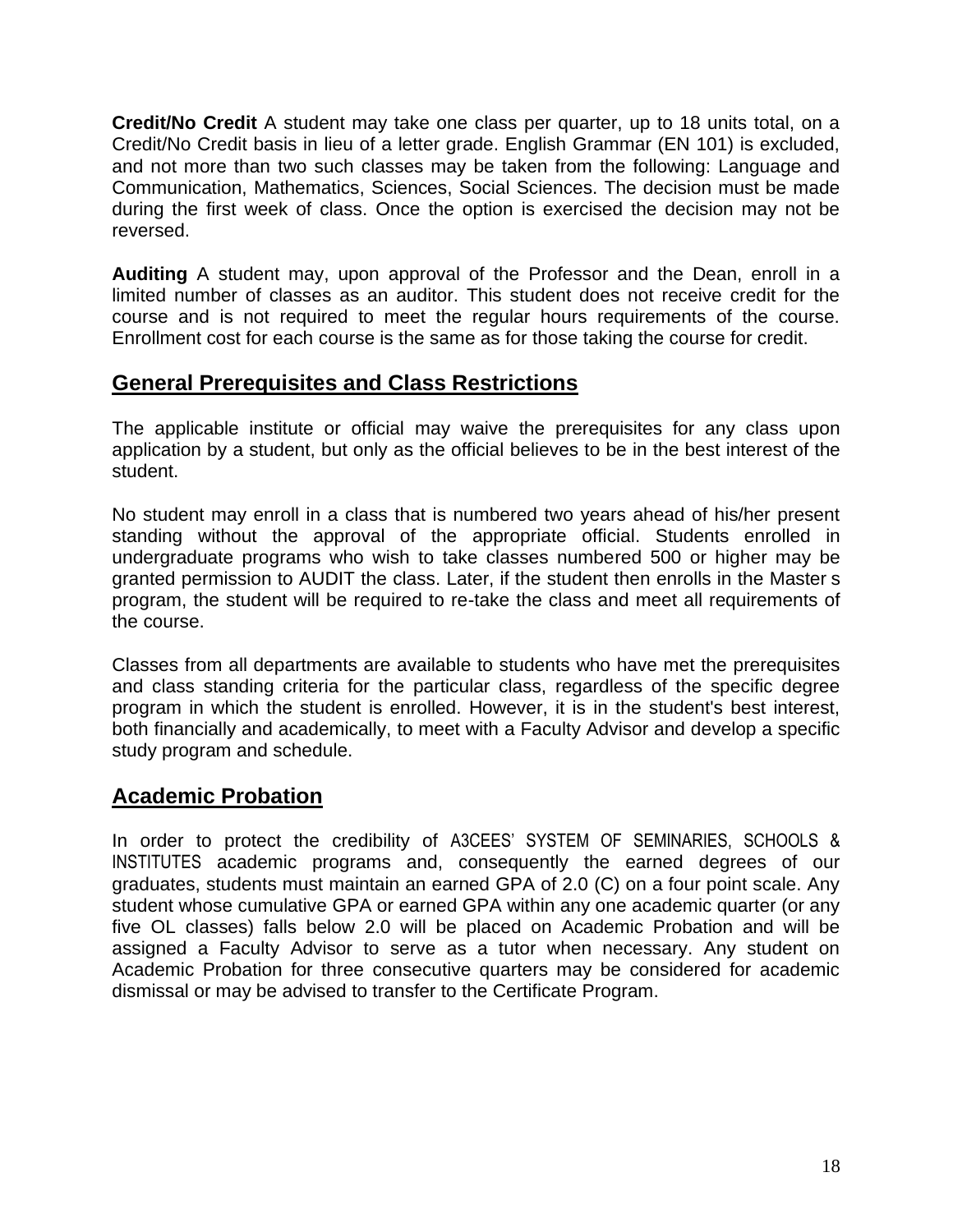## <span id="page-18-0"></span>**Honors**

**Graduation Honors** Graduation honors are awarded to any student who completes any Academic Degree requirements with the following GPA: Cum Laude, 3.85; Magna Cum Laude, 3.90; Summa Cum Laude, 3.95.

**Dean's List** Any student who completes 12 or more units with a GPA of 3.5 in any one quarter will be placed on the Dean's List for that quarter.

**President's Honor Roll** Any student who completes 12 or more units with a GPA of 4.0 in any one quarter will be placed on the President's Honor Roll for that quarter.

## <span id="page-18-1"></span>**Graduation Requirements**

All candidates for degrees must meet the following requirements:

1. Commendable Christian character and demonstrated zeal for Christian service

2. Completion of all academic requirements, including projects, English proficiency, and undergraduate research paper (Th.B.)

3. A cumulative GPA of 2.0 (C) for all work.

4. Attendance at the annual Commencement activities including, rehearsals and public functions, by all students who are degree or certificate candidates unless the distance is prohibitive

5. Payment of all accounts by graduation (any exceptions must be approved **ahead of time** by the appropriate official.)

### <span id="page-18-2"></span>LIBRARIES

World Wide Web: There are numerous **Theological and Christian** libraries and resources on the Net. The professors and instructors will provide you with direction involving specific access to these resources.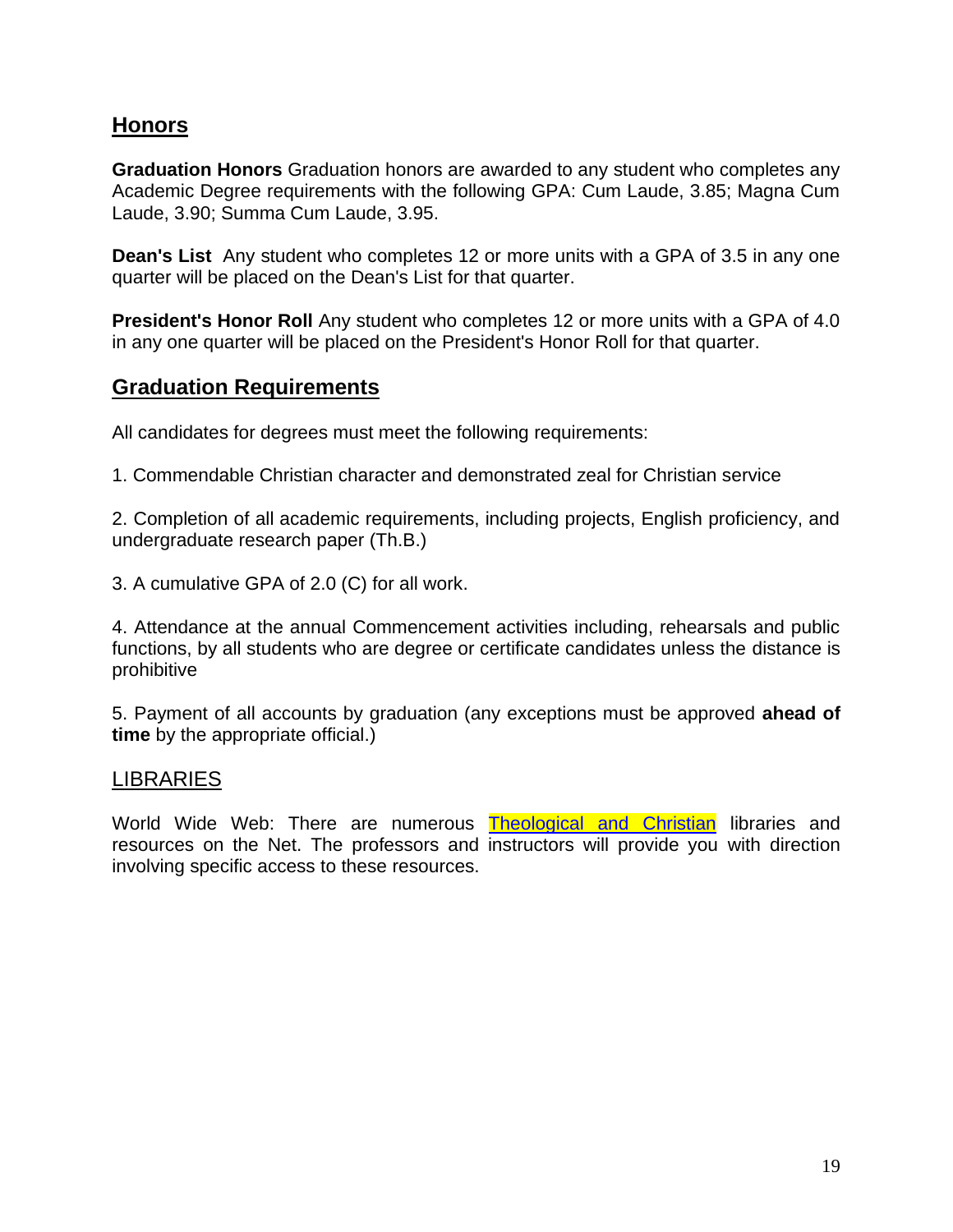# <span id="page-19-0"></span>COLLEGE OF PROFESSIONAL CHRISTIAN STUDIES **ON-LINE (OL)**

A3CEES' SYSTEM OF SEMINARIES, SCHOOLS & INSTITUTES is an ON-LINE program and is designed to provide both qualitative and quantitative Biblical studies to students throughout the world.

Any traditional course offered by A3CEES' SYSTEM OF SEMINARIES, SCHOOLS & INSTITUTES may be taken OL with the exception of the following: **LANGUAGES, HOMILETICS, & SPEECH**. If a student wishes to research a specific subject for which there is no course included in the catalog, the student may submit a proposal to add a course. With approval of and assistance from the appropriate official, the student may be given permission to pursue the subject for credit toward electives.

Due to the nature of the OL program, the student must possess a high degree of selfmotivation and determination. The OL student must follow the course instructions.

Students enrolled in any of A3CEES' SYSTEM OF SEMINARIES, SCHOOLS & INSTITUTES are expected to complete at least one course per quarter to remain active. Students are also required to attend four hours of workshops and take one course in the SACT division per quarter.

Students enrolled in the OL program should follow these procedures (**SEE THE OL GUIDE FOR MORE DETAILS**):

1. Each student is responsible for all postage on any parcel to and from any of A3CEES' SYSTEM OF SEMINARIES, SCHOOLS & INSTITUTES.

2. Most courses are primarily Bible-centered. However, where additional texts are assigned, if the local Christian bookseller cannot locate a book for you, you must notify the dean or appropriate official. If the book is out of print, the appropriate official or instructor will assign a different textbook.

3. All students must send a progress report on all courses not less than once each quarter. If a student does not submit the required reports as scheduled, he may be dropped from the course and receive a grade of "WF" for the course.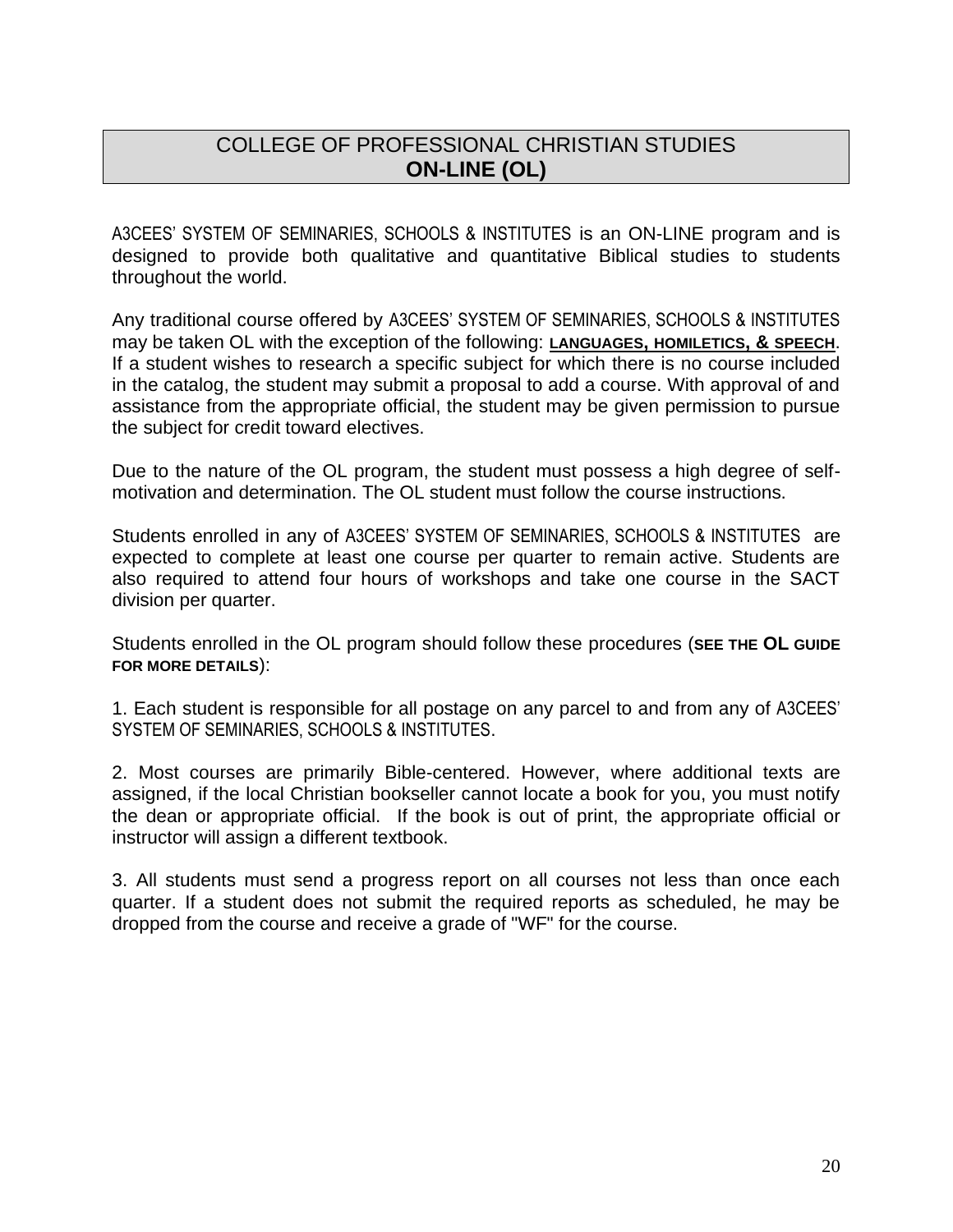# <span id="page-20-0"></span>COLLEGE OF PROFESSIONAL CHRISTIAN STUDIES (CPCS)

The College of Professional Christian Studies is designed to equip lay people for their ministries in a non-degree program. The School utilizes mateBT-3(s(S). )(p)-91 s thswel(o)-3(lknm)-(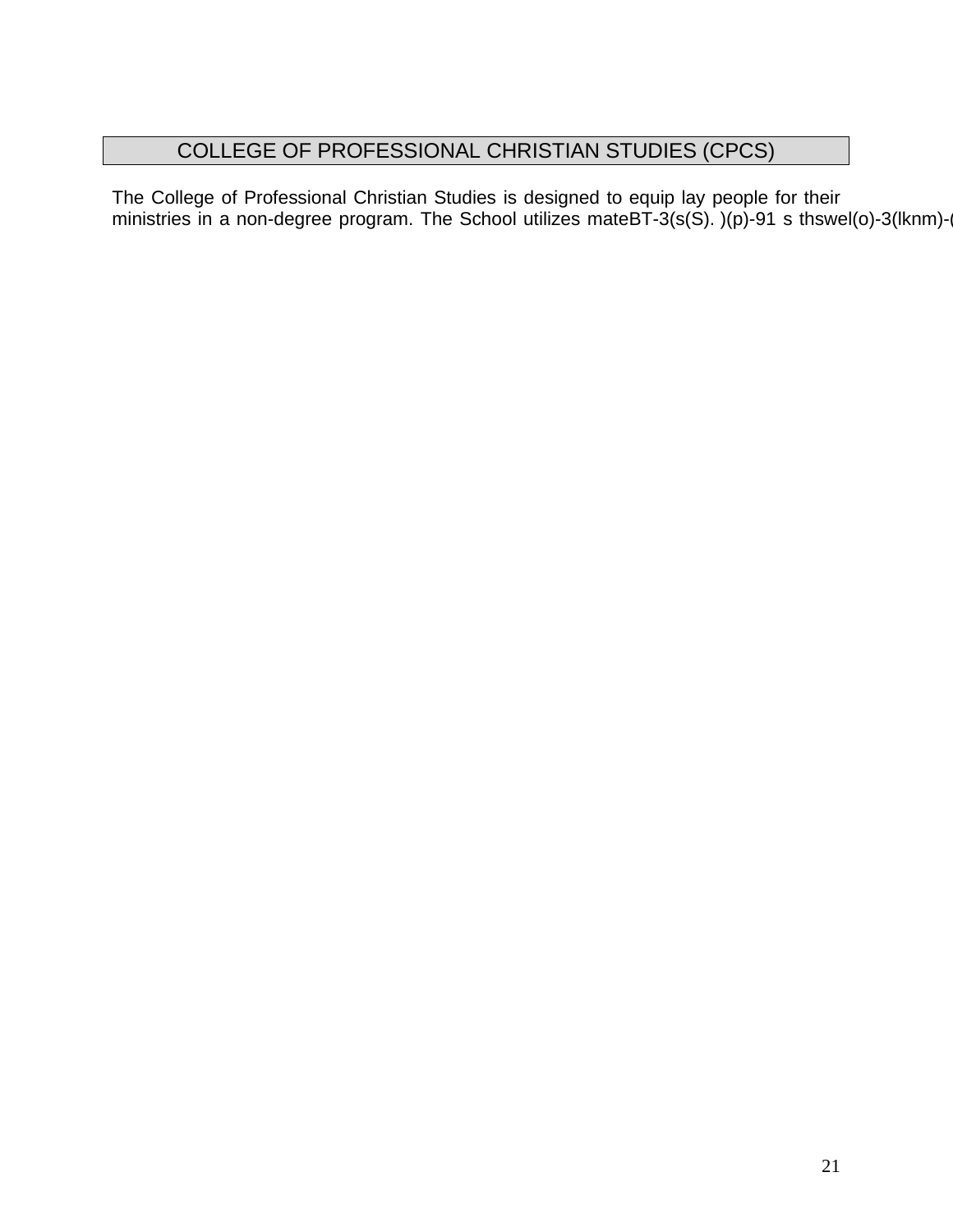# <span id="page-21-0"></span>FINANCIAL INFORMATION

## <span id="page-21-1"></span>**Tuition and Fee Structure**

Adult students who give a monthly offering as little as 2.99 to Amazing Things The Church monthly, have their tuition waved as a supporter. Set your monthly offering at: [CBAltarplace.org](http://cbaltarplace.org/) See all supporter information at: [AmazingSupporters.info](http://amazingsupporters.info/)

A3CEES' SYSTEM OF SEMINARIES, SCHOOLS & INSTITUTES, by the grace of God, is able to charge a much lower rate of tuition than most other institutions of higher learning. Our goal is to keep costs at a minimum. To do so, A3CEES' SYSTEM OF SEMINARIES, SCHOOLS & INSTITUTES must rely on gifts and the prompt payment of student accounts. Students must make adequate financial preparation when making application for the school year.

Students are to be prompt in the payment of financial obligations. Students paying for individual courses must pay for these at the time of registration each quarter. Students are encouraged to seek counsel as soon as a financial problem is anticipated.

Experience shows that students truly desirous of completing their education find a way to do so. The Administration stands ready to assist all students who have a sincere desire to make proper financial arrangements for their education.

**There are two tuition schedules**: *Ministry-Sensitive and Hardship. Please see both to determine which applies to your situation.*

#### **GENERAL COSTS**

#### **Application Fee \$25.00 (non-refundable)**

**Graduation Fee \$100.00 (Graduations are in Modesto, California, or other areas as needed).**

#### **MINISTRY SENSITIVE**

**Ministry Sensitive tuition is generally for persons with household income of \$60,000 or more.**

**Undergraduate \$100.00 per credit hour or equivalent Graduate \$150.00 per credit hour or equivalent Post Graduate \$200.00 per credit hour or equivalent**

#### **TOTAL PROGRAM MINISTRY SENSITIVE TUITION WITH TOTAL PROGRAM DISCOUNT**

**LOWER-DIVISION (AA - 2 YEAR EQUIVALENT) - \$5000 UPPER-DIVISION (BA - 4 YEAR EQUIVALENT) - \$5000**

- **AA & BA TOGETHER - \$7500**
- **GRADUATE DIVISION (45 CREDIT HOURS) \$5750**
	- **MDIV. - \$7000**
	- **DRE - \$7000**

**DOCTORAL LEVEL** 

• **DMIN - \$8000**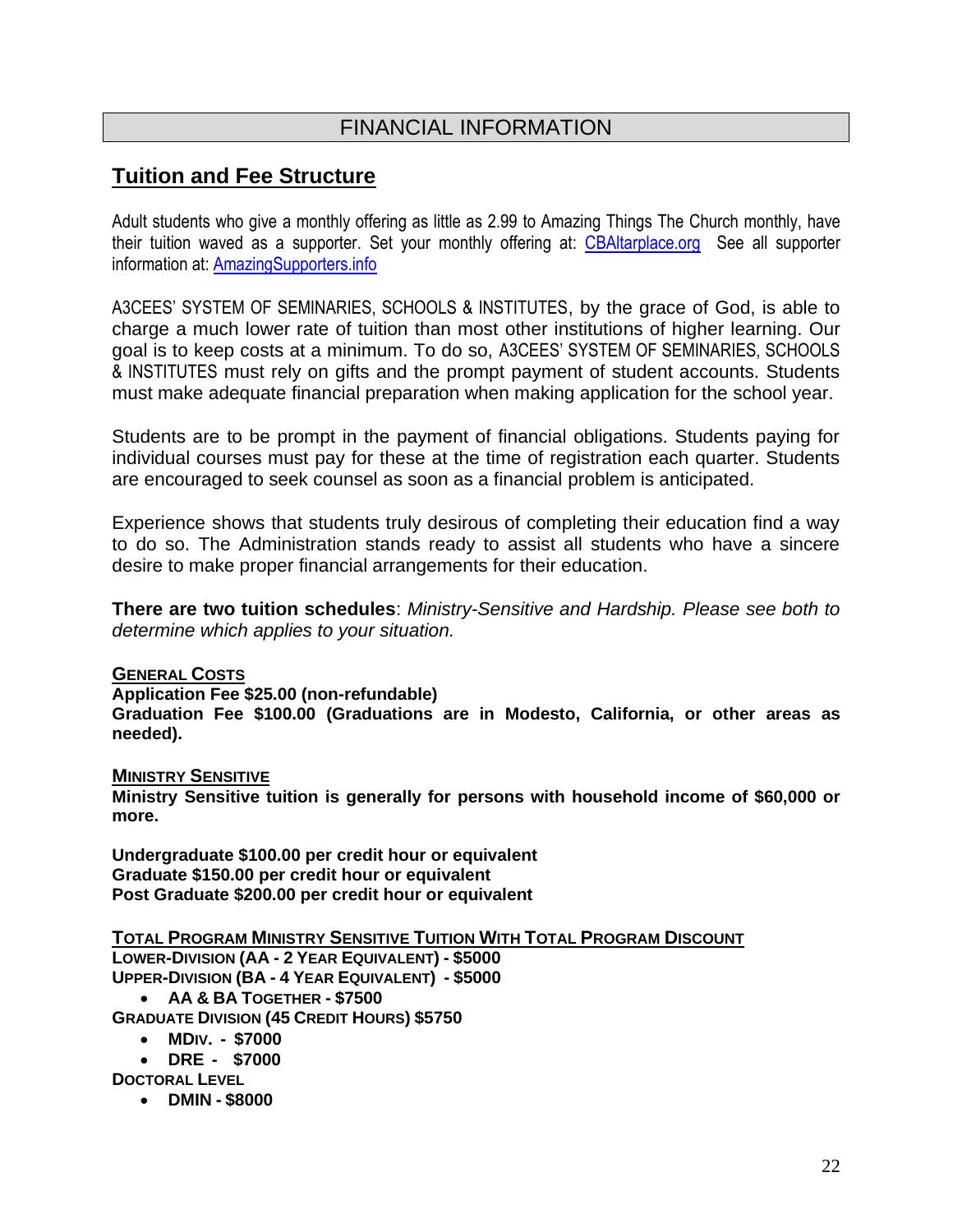- **THD - \$8000**
- **PHD - \$8000**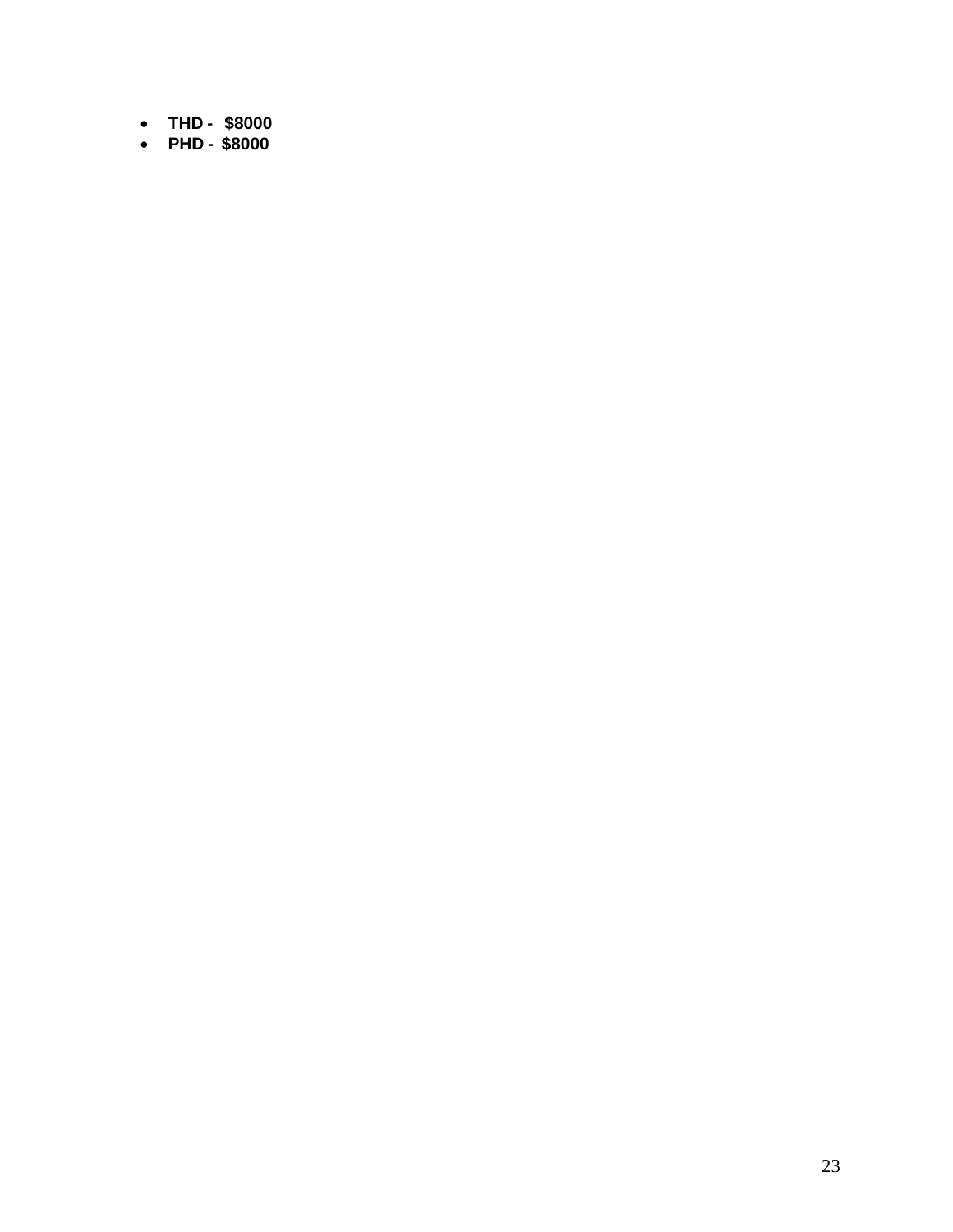#### **HARDSHIP TUITION**

**Hardship Tuition is generally for persons with household income of less than \$60,000. However, it is also for** *any* **income level where the adult student determines that the Hardship tuition would be appropriate for their financial circumstance**.

**Undergraduate \$50.00 per credit hour or equivalent Graduate \$75.00 per credit hour or equivalent Post Graduate \$100.00 per credit hour or equivalent**

**TOTAL PROGRAM HARDSHIP TUITION WITH TOTAL PROGRAM DISCOUNT**

**LOWER-DIVISION (AA - 2 YEAR EQUIVALENT) - \$500 UPPER-DIVISION (BA - 4 YEAR EQUIVALENT) - \$500**

• **AA & BA TOGETHER - \$750**

**GRADUATE DIVISION (45 CREDIT HOURS) \$1000**

- **MDIV. - \$1500**
- **DRE - \$1500**

**DOCTORAL LEVEL** 

- **DMIN - \$1700**
- **THD - \$1700**
- **PHD - \$1700**

**Candidates desiring the Hardship tuition must submit a written request. Please state your hardship or need and purpose for the hardship request.**

**COMPLETE PROGRAM COMMITMENT See Tuition and Tuition Services/Assistance**

**SCHOOL OF ADVANCED CHRISTIAN TRAINING (SACT) Course cost: \$55.00 per course Program: \$250.00** 

<span id="page-23-0"></span>**TUITION ASSISTANCE See Tuition and Tuition Services/Assistance**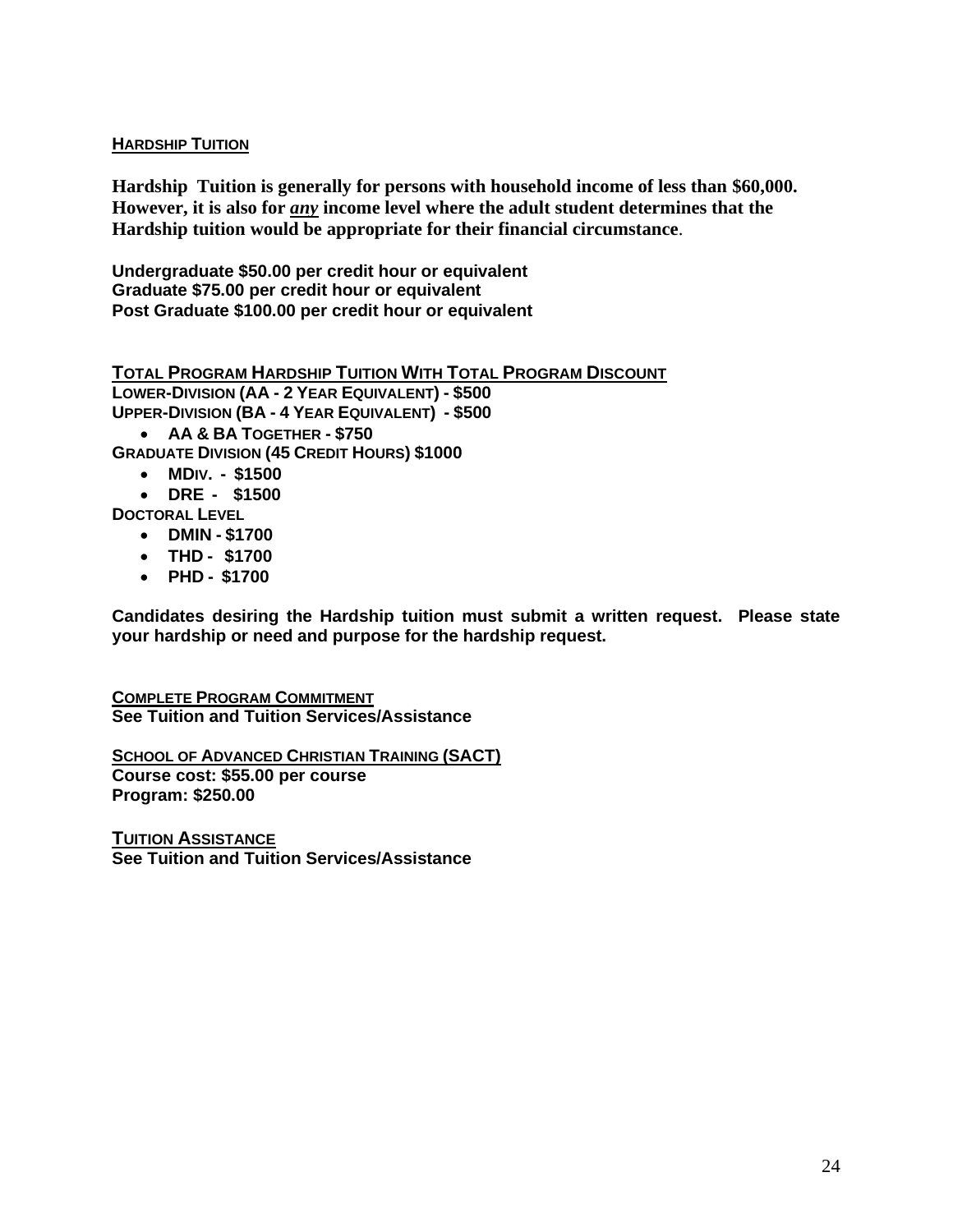# <span id="page-24-0"></span>**Refund Policy (**

A student withdrawing from A3CEES' SYSTEM OF SEMINARIES, SCHOOLS & INSTITUTES because of illness or other sufficient cause, and whose withdrawal is officially approved, may receive a refund as follows:

**During the week of registration 100% of fees paid During the first week of program 60% of fees paid During the second week of program 30% of fees paid During the third week of program 10% of fees paid**

Students enrolled OL and who have paid full tuition will be refunded what they have paid excluding a proration per month based on a 24 month term plus an administrative fee of 15% of the balance.

**Fees will not be refunded to students who fail to follow proper withdrawal procedure.**

### <span id="page-24-1"></span>**Financial Aid and Scholarships**

From time to time interested friends make donations to A3CEES' SYSTEM OF SEMINARIES, SCHOOLS & INSTITUTES which are designated for student aid. Such gifts are distributed according to the stipulations of the donor and/or the decision of the Administration.

### <span id="page-24-3"></span><span id="page-24-2"></span>ADMISSIONS PROCEDURE

### **Entrance Requirements**

**Spiritual Qualifications** Each applicant must give evidence of personal salvation in Christ; maintain an approved Christian character; demonstrate a desire to know and do God's will in all his/her activities; be affiliated with a local assembly of believers; and comply with the regulations of A3CEES' SYSTEM OF SEMINARIES, SCHOOLS & INSTITUTES.

**Educational Qualifications** A3CEES' SYSTEM OF SEMINARIES, SCHOOLS & INSTITUTES has a "whosoever" will policy. Each applicant for a certificate or degree program must simply meet the spiritual qualifications. Obviously, there are no written or expressed guarantees that A3CEES' SYSTEM OF SEMINARIES, SCHOOLS & INSTITUTES students will complete program requirements successfully.

**English Proficiency Recommendations** Students "should" demonstrate proficiency in Standard English in order to graduate. Proficiency may be demonstrated either by passing English Grammar (EN 101) with a minimum score of 90% (B+), or by passing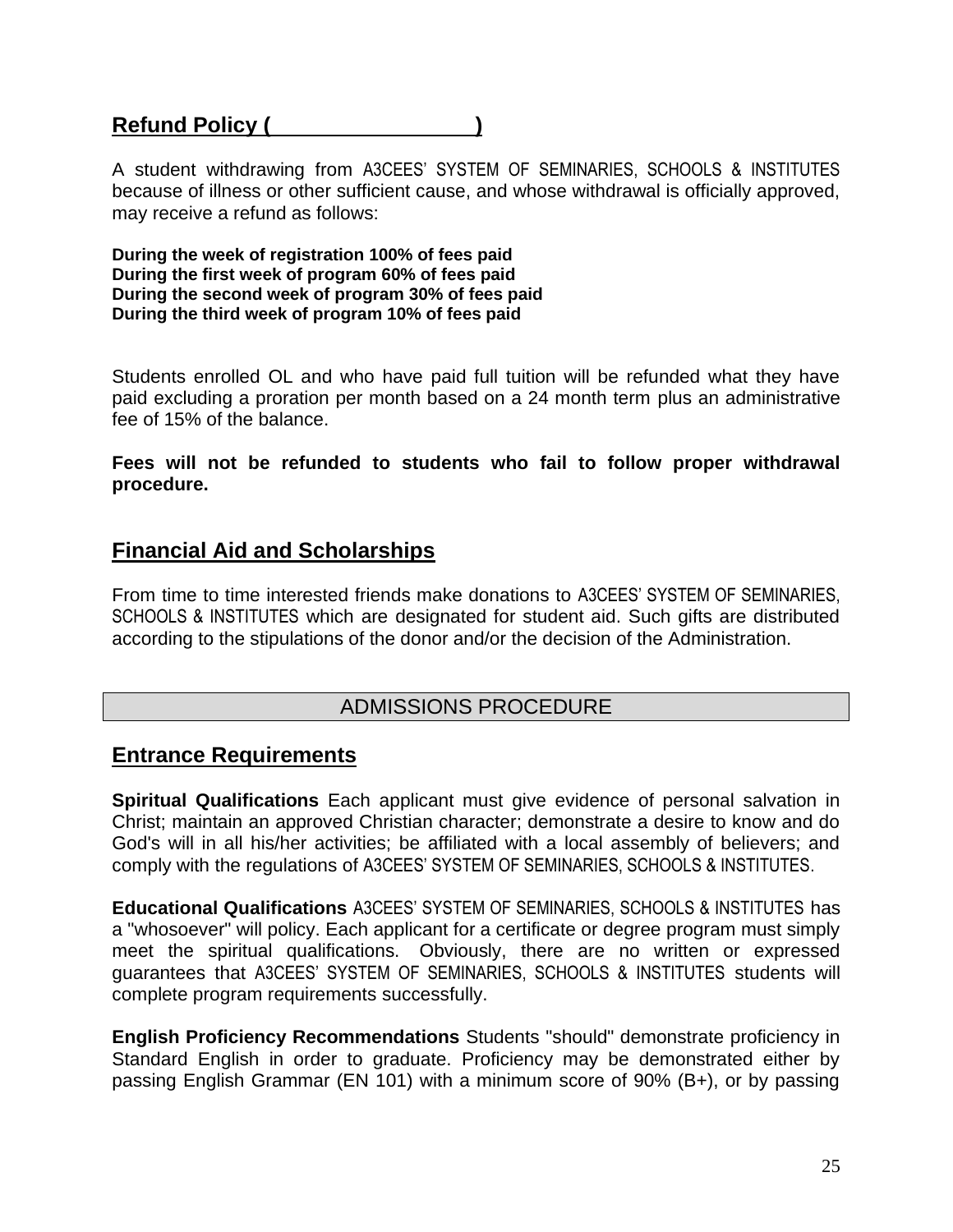EN 101 with a score of at least 86% (C+) and also passing a standard English proficiency examination.

The school reserves the right to dismiss from the school any student whose attitude, conduct, or academic standing is regarded by the school officials as less than satisfactory. Such students will be provided the opportunity for an interview concerning such matters prior to dismissal.

**Transfer of Hours** Transfer students will be considered for admission upon presentation of a satisfactory transcript of prior college work and a statement of good standing from that institution. Entrance examinations may be required in certain areas. For further information, review this catalog or consult by email, or phone with A3CEES' SYSTEM OF SEMINARIES, SCHOOLS & INSTITUTES (Global).

## <span id="page-25-0"></span>**Application Procedure**

Each applicant may file an application for admission with any of A3CEES' SYSTEM OF SEMINARIES, SCHOOLS & INSTITUTES. Application forms may be secured from the school at the address provided below. Applications should be completed in full and returned to any of A3CEES' SYSTEM OF SEMINARIES, SCHOOLS & INSTITUTES.

Each applicant must arrange for official transcripts to be sent to the applicable school from each institution of higher education from which he received academic credit.

**College of Professional Christian Studies (Global)**

**Email:** support@collegeplex.org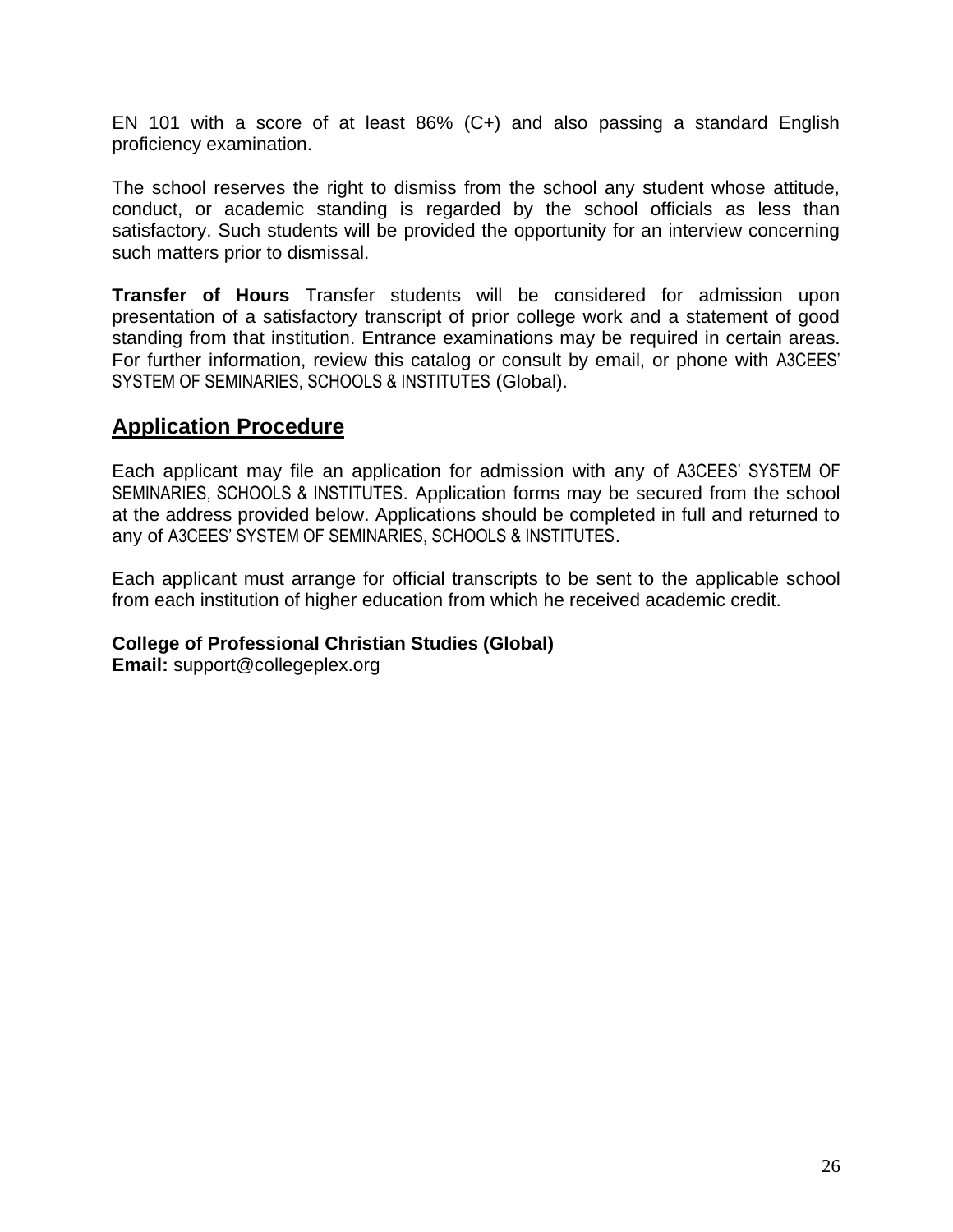## <span id="page-26-0"></span>COURSES OF STUDY

### **Bachelor of Biblical Studies**

Time to Complete: Self paced

Must have 100 units of practicum & 102 in Biblical Studies; 102 Quarter Hours

#### **Department of Biblical Studies (84 units)**

Course requirements may be substituted.

#### **Old Testament Division (57 units)**

| <b>Creation and Patriarchs</b>        | 10 Units |
|---------------------------------------|----------|
| Genesis                               | 3 Units  |
| Exodus                                | 3 Units  |
| Joshua and Judges                     | 4 Units  |
| Law and History                       | 10 Units |
| Law - Leviticus, Numbers, Deuteronomy | 4 Units  |
| History - Samuel, Kings, Chronicles   | 6 Units  |

#### **Pre-Exilic Prophetical Works (12 units)**

| 3 Units |
|---------|
| 3 Units |
| 3 Units |
| 3 Units |
|         |

#### **Post-Exilic Prophetical Works (9 units)**

| Joel      | 1 Unit |
|-----------|--------|
| Nahum     | 1 Unit |
| Jonah     | 1 Unit |
| Micah     | 1 Unit |
| Habakkuk  | 1 Unit |
| Zechariah | 1 Unit |
| Haggai    | 1 Unit |
| Zephaniah | 1 Unit |
| Malachi   | 1 Unit |

#### **Special Studies (16 units)**

| Studies in Tragedy and Restoration (Corporate)  | Ezra, Nehemiah                              | 3 Units |
|-------------------------------------------------|---------------------------------------------|---------|
| <b>Studies of Anointed Women</b>                | Esther, Ruth                                | 3 Units |
| Studies in Tragedy and Restoration (Individual) | Job                                         | 3 Units |
| Studies in Praise and Introspection             | <b>Psalms</b>                               | 3 Units |
| Studies in Wisdom and Passion                   | Proverbs, Songs of Solomon,<br>Ecclesiastes | 4 Units |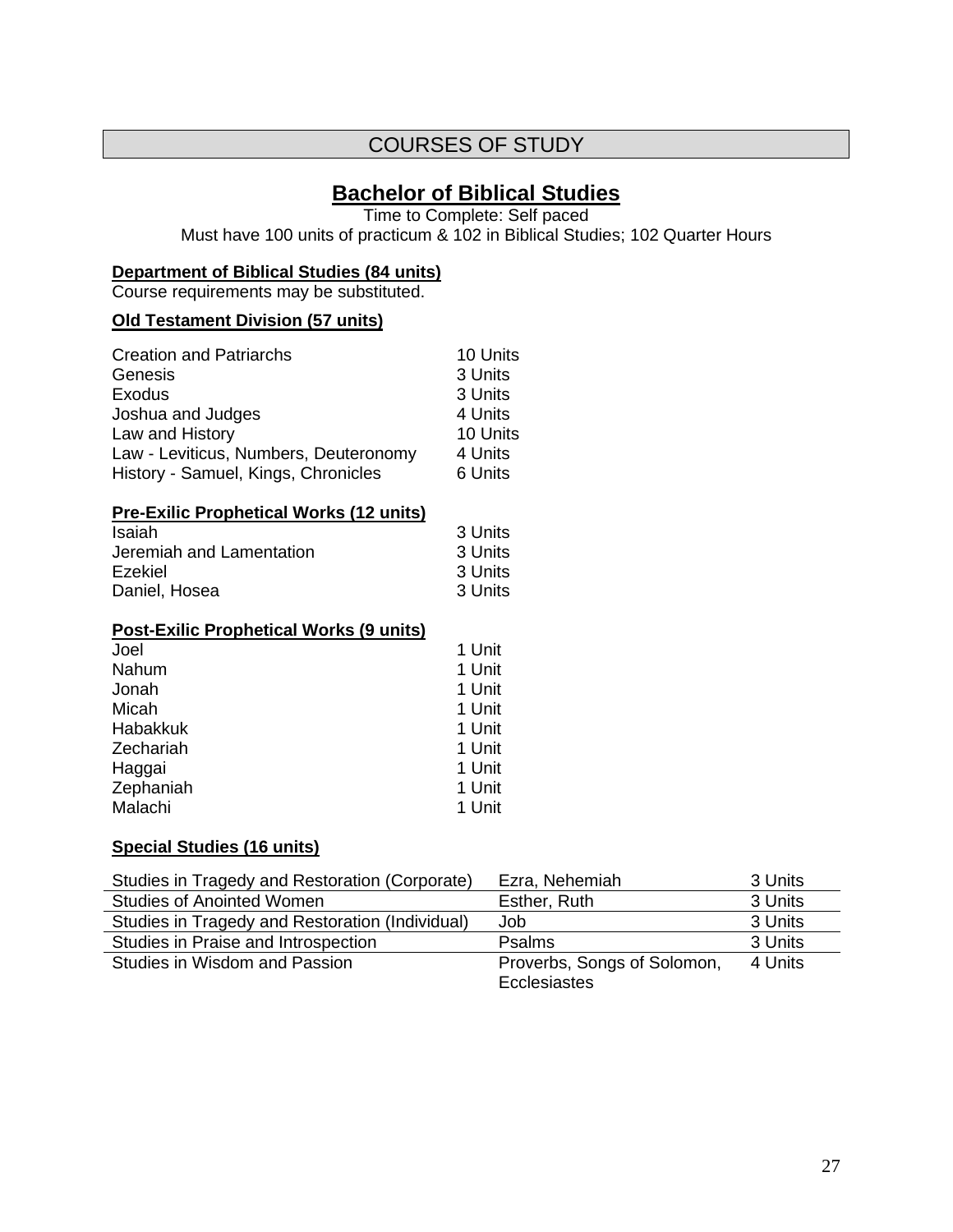#### **New Testament Division (27 units)**

| Life of Christ                       | Gospels                                                                              | 5 Units |
|--------------------------------------|--------------------------------------------------------------------------------------|---------|
| The Church                           | Acts                                                                                 | 2 Units |
| Study in Pauline Theology            | Romans (2 Units)<br>Corinthians, Galatians,<br>Ephesians, Philippians,<br>Colossians | 3 Units |
| <b>Pastoral Epistles</b>             | Timothy, Titus, Philemon                                                             | 3 Units |
| Letter to Jewish Christians          | <b>Hebrews</b>                                                                       | 5 Units |
| <b>General Apostolic Instruction</b> | Peter, James, John                                                                   | 3 Units |
| Eschatology                          | Thessalonians, Revelation                                                            | 4 Units |

#### <span id="page-27-0"></span>**Bachelor of Theology Courses**

- BI 301 Bible Study Methods
- BI 401 Introduction to Hermeneutics
- BI 402 Apocalyptic Literature
- CE 301 Philosophy of Christian Education
- CH 301 Church History I
- CH 302 Church History II<br>CR 401 Introduction to the
- 401 Introduction to the Cults
- CR 405 Contemporary Theology
- ME 203 History of Missions
- NT 401 Intertestamental Period
- PT 301 Introduction to Pastoral Care
- PT 303 Homiletics I
- PT 304 Homiletics II
- PT 305 Christian Counseling I<br>PT 401 Pastoral Ethics
- 401 Pastoral Ethics
- PT 402 Christian Leadership
- PT 403 Church Administration
- PT 404 Christian Counseling II
- SC 301 Creation and Evolution
- TH 301 Apologetics
- TH 302 The Holy Spirit
- TH 401 Dispensationalism<br>TH 403 Miracles of Christ
- 403 Miracles of Christ
- TH 404 Parables
- TH 405 Doctrine of the Church
- TH 406 Doctrine of Christ

3 ELECTIVES

- RESEARCH PAPER
- EN 499 Undergraduate Research Paper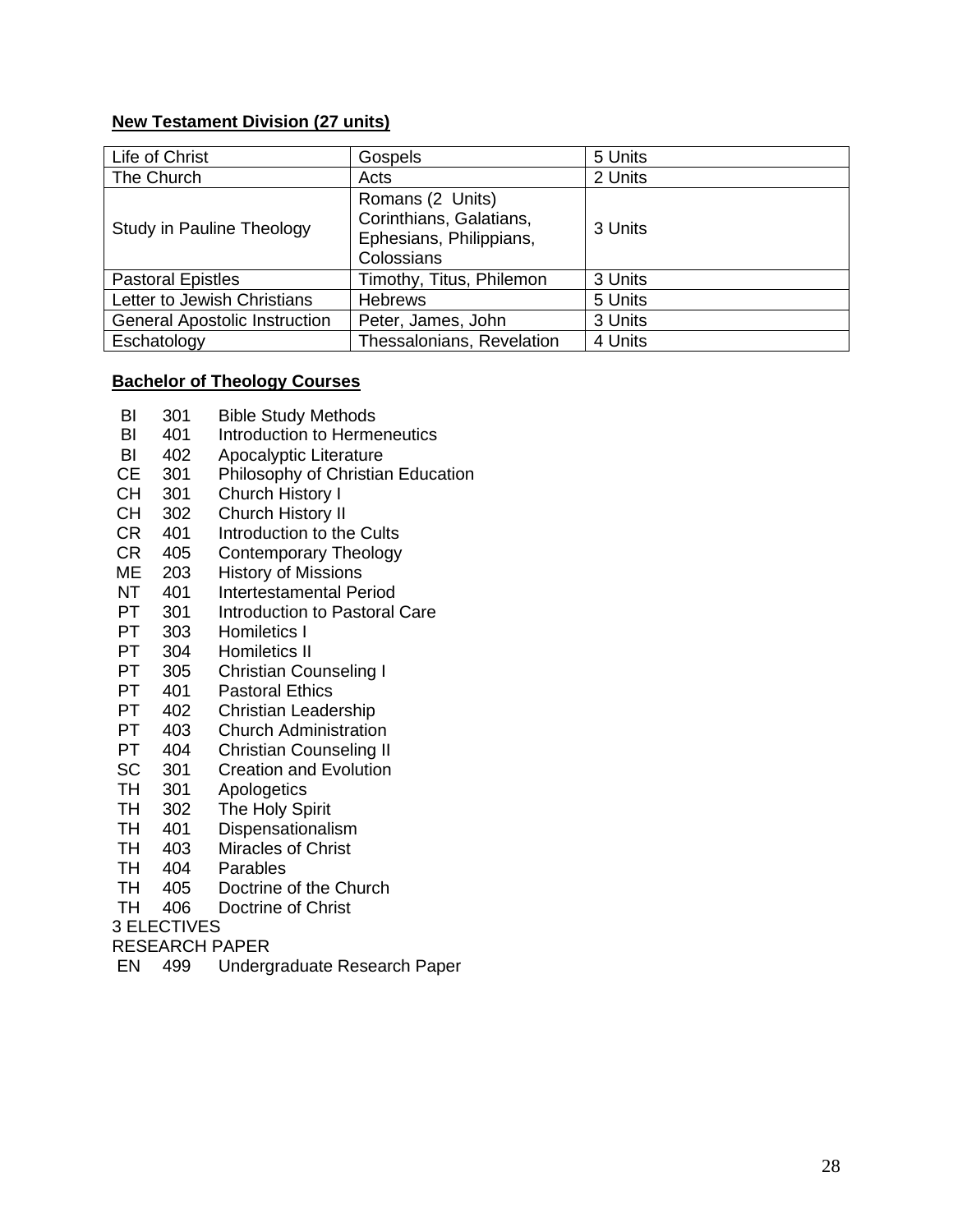## <span id="page-28-0"></span>**BACHELOR OF RELIGIOUS EDUCATION**

Time to Complete: Self paced. Years one & two - 99 hours Each completed course is 5 hours or as indicated

#### **TRADITIONAL CLASSES**

- NT 101 New Testament Survey I
- BI 102 Manners and Customs
- EN 101 English Grammar (Saturday)
- NT 102 New Testament Survey II
- TH 101 Survey of Bible Doctrines
- EN 102 English Composition (Saturday)
- CE 101 Introduction to Christian Education
- BI 101 The Christian Life
- EN 103 Fundamentals of Public Speaking (Saturday)

### **OL SUBJECTS**

- OL BI 103 Biblical World
- OL SC 101 Principles of Biology
- OL ME 101 Introduction to Missions
- OL HI 101 World History I<br>OL HI 102 World History II
- 102 World History II<br>101 Introduction to M
- OL MA 101 Introduction to Mathematics
- 2 ELECTIVES

#### **TRADITIONAL CLASSES**

- OT 201 Old Testament Survey I
- TH 201 Bible Prophecy
- OT 202 Old Testament Survey II
- NT 201 Life of Christ
- OT 203 Old Testament Survey III
- ME 201 Personal Evangelism

#### **OL SUBJECTS**

- OL EN 211 Humanities<br>OL HI 201 U.S. History
- 201 U.S. History I
- OL HI 202 U.S. History II
- OL HI 203 U.S. Government
- OL BI 201 Bible Introduction
- OL SC 201 Principles of Physics
- OL SO 201 Introduction to Sociology
- OL PS 201 Introduction to Psychology

2 ELECTIVES: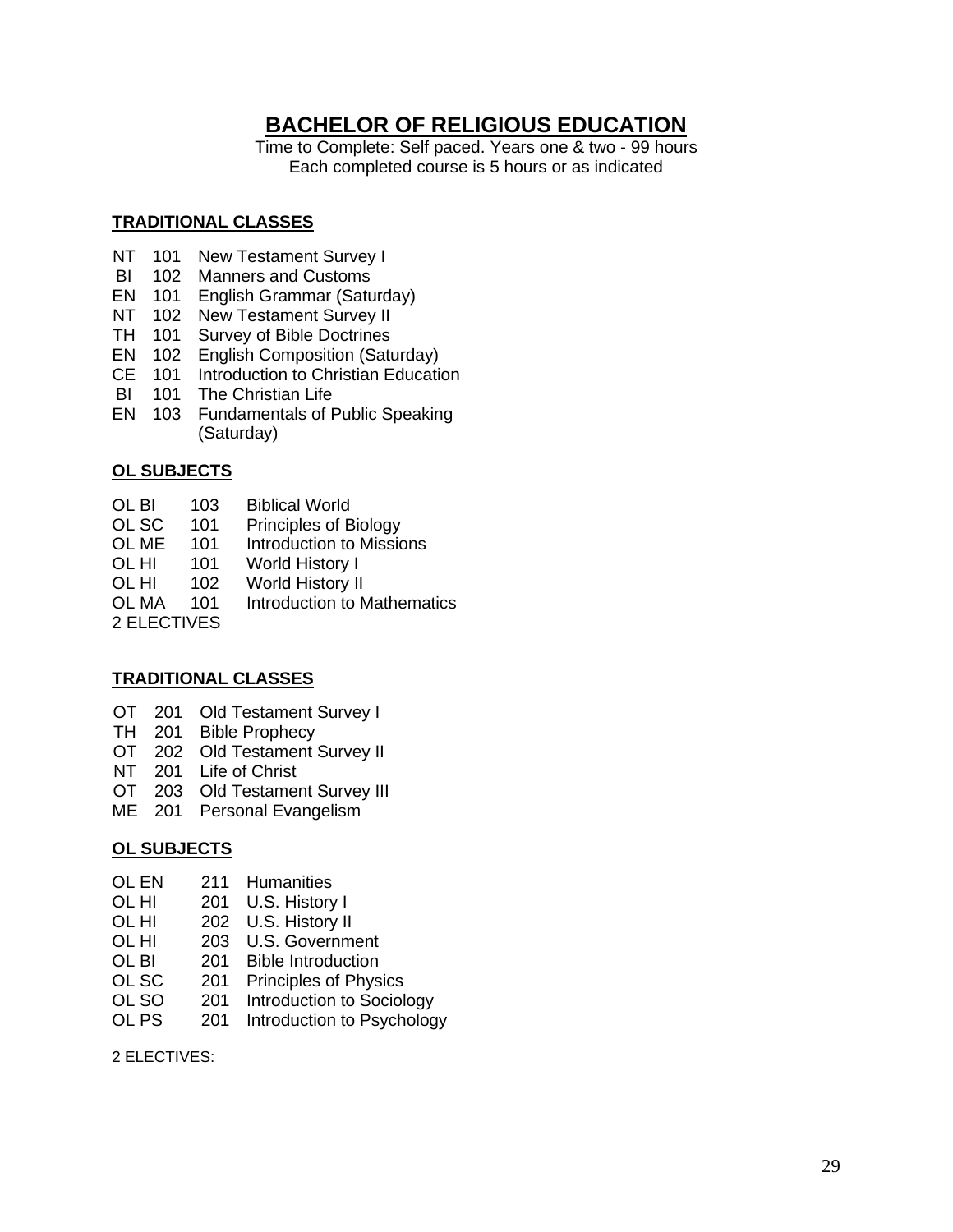# **BACHELOR OF RELIGIOUS EDUCATION**

Four Year Program - Years three and four - 102 hours Each completed course is 3 hours.

#### **TRADITIONAL CLASSES**

- PT 301 Introduction to Pastoral Care
- PT 303 Homiletics I<br>CE 301 Philosophy o
- Philosophy of Christian Education
- PT 304 Homiletics II
- BI 301 Bible Study Methods
- PT 305 Christian Counseling I

#### **OL SUBJECTS:**

| OL CE 301 | <b>Bible Teaching and Learning Methods</b> |
|-----------|--------------------------------------------|
|           |                                            |

- OL CE 302 Complete Local Church CE Ministry
- OL CE 303 Church Ministry to Children
- OL CE 304 Church Ministry to Youth
- OL CE 305 Christian Education of Adults
- OL CE 306 Christian Education of Senior Adults
- OL CE 307 Principles of a Camp Ministry

2 Electives

### **TRADITIONAL CLASSES:**

- TH 401 Dispensationalism<br>PT 401 Pastoral Ethics
- Pastoral Ethics
- BI 402 Apocalyptic Literature

#### **RESEARCH PAPER:**

EN 499 Undergraduate Research Paper

#### **CE PRACTICUM:**

CE 499

#### **OL SUBJECTS:**

- OL ME 101 Introduction to Missions<br>OL ME 302 History of Missions
- 302 History of Missions
- OL CE 401 Bible Teaching and Learning Methods<br>OL BI 401 Introduction to Hermeneutics
- 401 Introduction to Hermeneutics
- OL CR 401 Introduction to the Cults
- OL TH 405 Doctrine of the Church
- OL PT 402 Christian Leadership

3 ELECTIVES

English Proficiency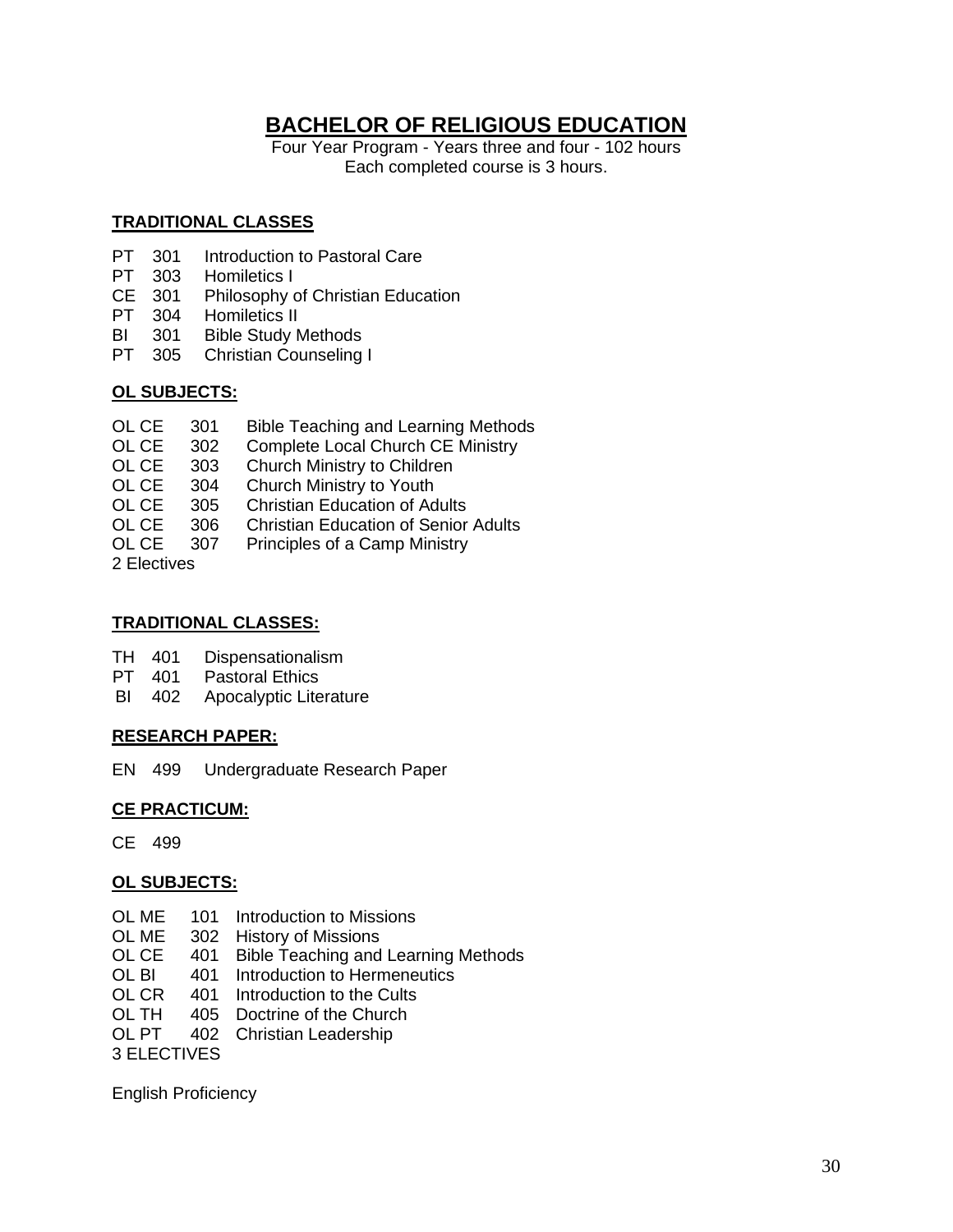# **COURSE DESCRIPTIONS**

<span id="page-30-0"></span>The first digit of the class number indicates the first year of study in which the class should be taken. The second and third digits indicate the general sequence in which the classes should be taken. The two letter prefixes indicate the Department responsible for the class.

The numbering system is as follows:

- 100 199 1 1<sup>st</sup> Year Courses
- $200 299$ 2<sup>nd</sup> Year Courses
- $300 399$ 3<sup>rd</sup> Year Courses
- 400 499 4 4<sup>th</sup> Year Courses
- 
- **BM** Business Management **NT** New Testament
- **CE** Christian Education **OT** Old Testament
- 
- **CR** Comparative Religions **PT** Pastoral Theology
- 
- 
- **ES** Ethnic Studies **SC** Science
- 
- **MA** Mathematics **TH** Theology
- **BI** Bible **ME** Missions and Evangelism
	-
	-
- **CH** Church History **PS** Christ-based Counseling, and/or General Behavioral Sciences
	-
- **OL** Directed Individual Studies **QM** Quality or Church Management
- **EN** English **RE** Directed Research
	-
- **HI** History **SO** Sociology
	-

### **DIVISION OF BIBLE AND THEOLOGY**

#### **General Biblical Studies**

**BI 101 THE CHRISTIAN LIFE:** Study of hindrances to and provisions for the Christian life with emphasis on Scriptural teaching concerning the ministry of the Holy Spirit in the life of the Christian.

**BI 102 MANNERS AND CUSTOMS:** Study of manners and customs of the people in the world of the Bible including the individual in family life and national institutions and customs.

**BI 301 BIBLE STUDY METHODS:** An introduction to Bible study methods, including: devotional, word study, chapter analysis, book synthesis, and eight other methods. Students will be introduced to basic principles of Bible study, as well as the techniques and methods of study.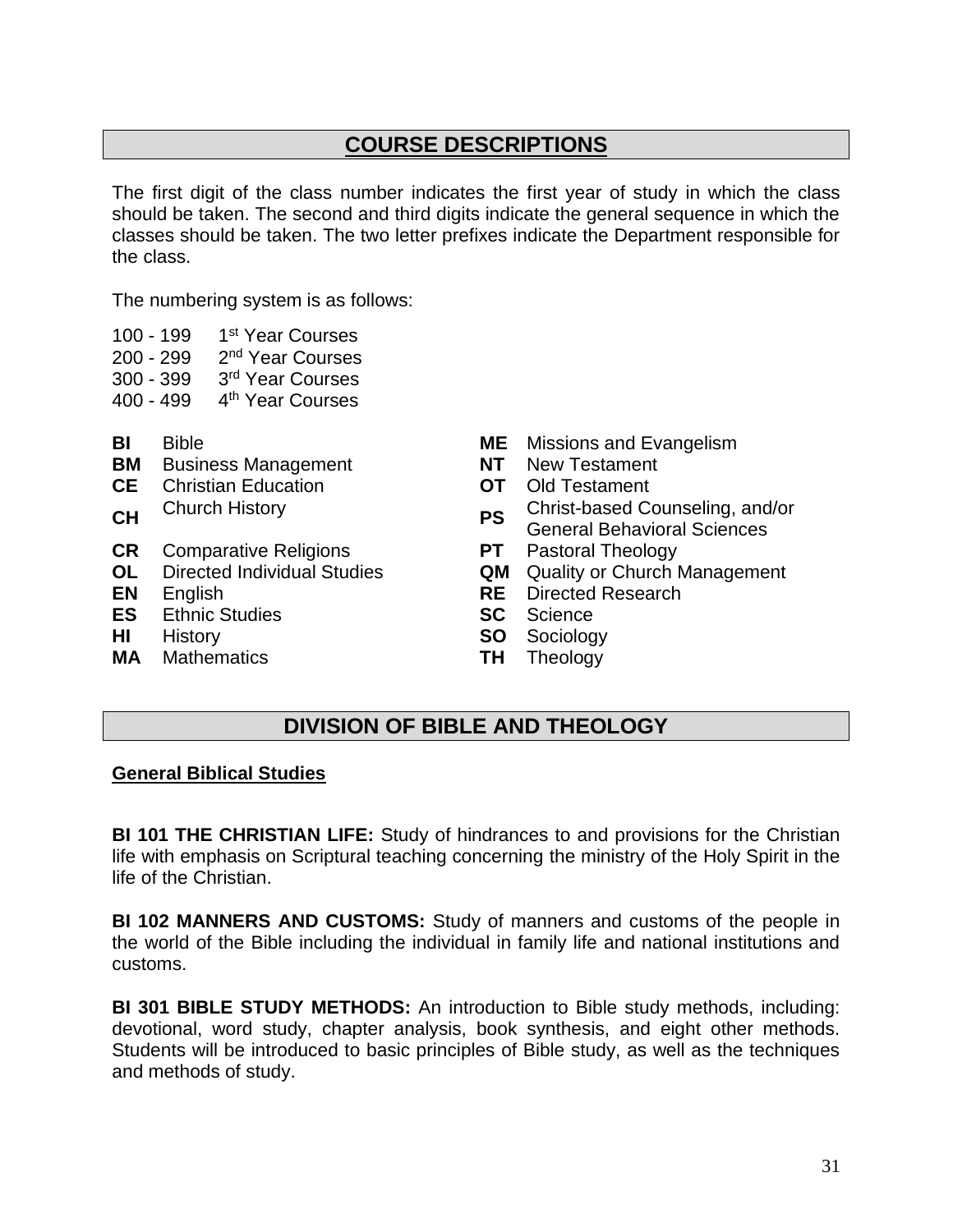**BI 402 APOCALYPTIC LITERATURE:** Examination of apocalyptic literature in the OT & NT, with emphasis on Ezekiel, Daniel, and Revelation and a brief review of extra-Biblical apocalyptics.

**OL BI 103 BIBLICAL WORLD:** Survey of geographical and archaeological material on the lands of the Bible and the people who occupied them. Includes empires and cultures of Egypt, Assyria, Babylonia, Rome, and Persia.

**OL BI 201 BIBLE INTRODUCTION:** Study of inspiration, canonization, and transmission of the Bible including how we got our Bible.

**OL BI 401 INTRODUCTION TO HERMENEUTICS:** Fundamental principles of interpretation as a basis for a correct understanding, proper handling, and accurate exegesis of Scripture from a historical-grammatical perspective.

### **Old Testament Studies**

**OT 201 OLD TESTAMENT SURVEY I:** Survey of Historical Books, emphasizing creation, the Fall, the flood, and the development of God's chosen people, Israel, through the post-exilic years.

**OT 202 OLD TESTAMENT SURVEY II:** Survey of the Poetical Books with an analysis of principles of interpretation of Hebrew poetry and an application of these principles to the Poetical Books.

**OT 203 OLD TESTAMENT SURVEY III:** Survey of the Major and Minor Prophets with emphasis on the principles of interpreting prophetic writings.

**OLD TESTAMENT ANALYSIS:** Analysis of selected OT Books. Prerequisite: survey course OT 201, OT 202, OT 203 in which Books have been introduced.

#### **Course Numbers Notation:**

Course Numbers represent interchangeable designators (BSO for OT and BSN for NT)

OL OT XXX ANALYSIS OF GENESIS OL OT XXX ANALYSIS OF EXODUS OL OT XXX ANALYSIS OF LEVITICUS OL OT XXX ANALYSIS OF NUMBERS OL OT XXX ANALYSIS OF DEUTERONOMY OL OT XXX ANALYSIS OF JOSHUA OL OT XXX ANALYSIS OF JUDGES/RUTH OL OT XXX ANALYSIS OF I & II SAMUEL OL OT XXX ANALYSIS OF I & II KINGS OL OT XXX ANALYSIS OF I & II CHRON. OL OT XXX ANALYSIS OF EZRA/NEHEMIAH OL OT XXX ANALYSIS OF ESTHER OL OT XXX ANALYSIS OF JOB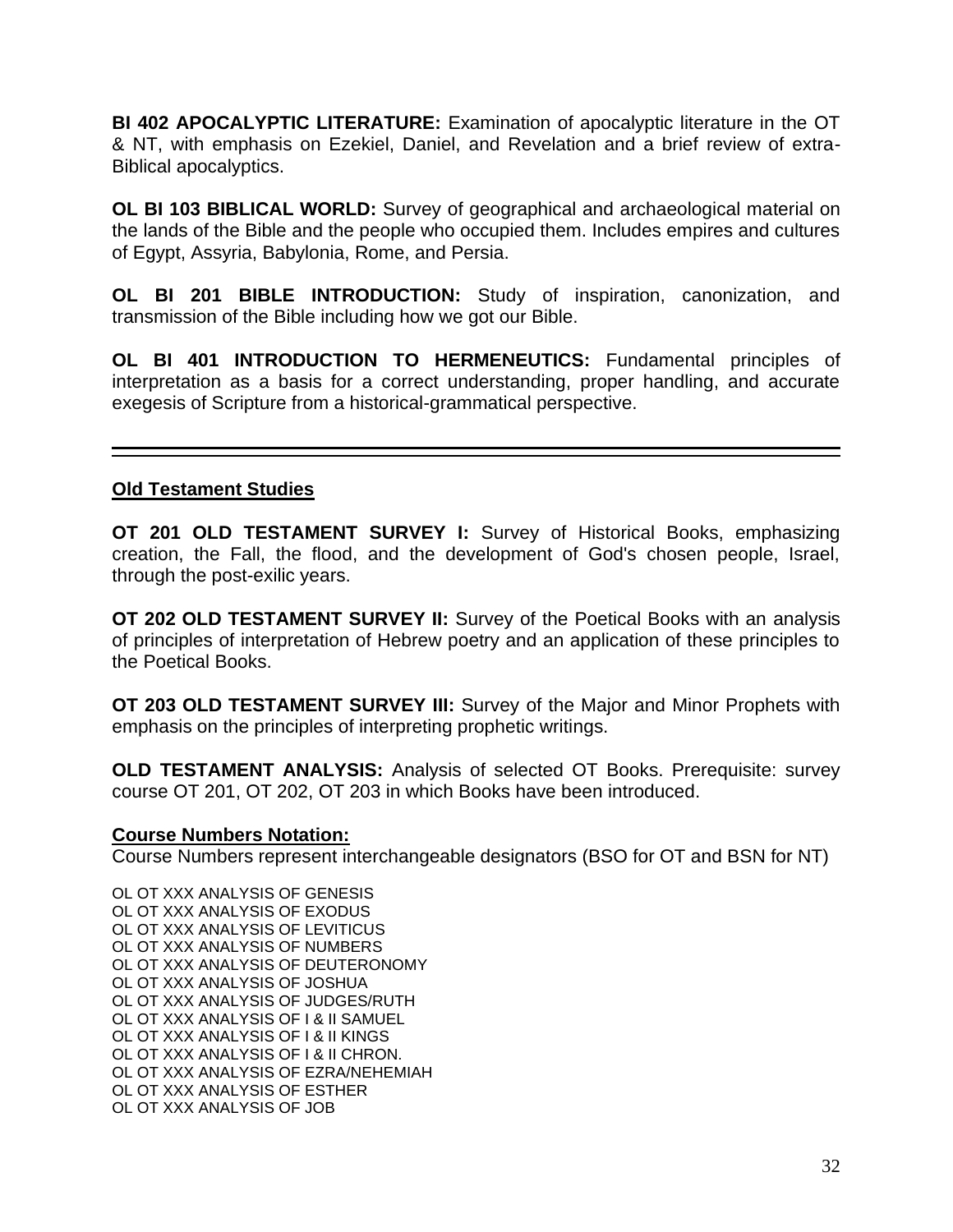OL OT XXX ANALYSIS OF PSALMS OL OT XXX ANALYSIS OF PROVERBS/ECCL. OL OT XXX ANALYSIS OF S. OF SOLOMON OL OT XXX ANALYSIS OF ISAIAH OL OT XXX ANALYSIS OF JEREMIAH/LAM OL OT XXX ANALYSIS OF EZEKIEL OL OT XXX ANALYSIS OF DANIEL OL OT XXX ANALYSIS OF HOSEA OL OT XXX ANALYSIS OF JOEL/AMOS/OBADIAH/MICAH/NAHUM OL OT XXX ANALYSIS OF JONAH OL OT XXX ANALYSIS OF HABAKKUK OL OT XXX ANALYSIS OF ZEPHANIAH/HAGGAI OL OT XXX ANALYSIS OF ZECHARIAH OL OT XXX ANALYSIS OF MALACHI

**OL OT 401 THE TABERNACLE:** In-depth examination of the inexhaustible riches of the types and pictures which are part of the Tabernacle.

#### **New Testament Studies**

**NT 101 NEW TESTAMENT SURVEY I:** Study of the Intertestamental Period, introduction to the New Testament, and survey of the Gospels, and Acts.

**NT 102 NEW TESTAMENT SURVEY II:** Survey of the Pauline Epistles, General Epistles, and the Book of Revelation.

**NT 201 LIFE OF CHRIST:** Study of the earthly life and ministry of Christ as revealed in the Gospels. Special attention given to the chronological sequence of events, spoken messages, and the devotional aspects of Christ's life.

**NEW TESTAMENT ANALYSIS:** Analysis of selected NT Books. Prerequisite, survey course (NT 101, NT 102) in which Books have been introduced.

OL BSN XXX ANALYSIS OF THE SYNOPTIC GOSPELS OL BSN XXX ANALYSIS OF JOHANNINE WRITINGS OL BSN XXX ANALYSIS OF ACTS OL BSN XXX ANALYSIS OF ROMANS OL BSN XXX ANALYSIS OF I & II CORINTHIANS OL BSN XXX ANALYSIS OF GALATIANS OL BSN XXX ANALYSIS OF PRISON EPISTLES: EPH/PHIL/COL/PHILEMON OL BSN XXX ANALYSIS OF PASTORAL EPISTLES: I & II TIM/TITUS OL BSN XXX ANALYSIS OF HEBREWS OL BSN XXX ANALYSIS OF GENERAL EPISTLES OL BSN XXX ANALYSIS OF REVELATION

**OL NT 201 MIRACLES OF CHRIST:** Study of miracles of Christ and the Apostles with a consideration of their setting, interpretation, dispensational significance, and application in modern preaching.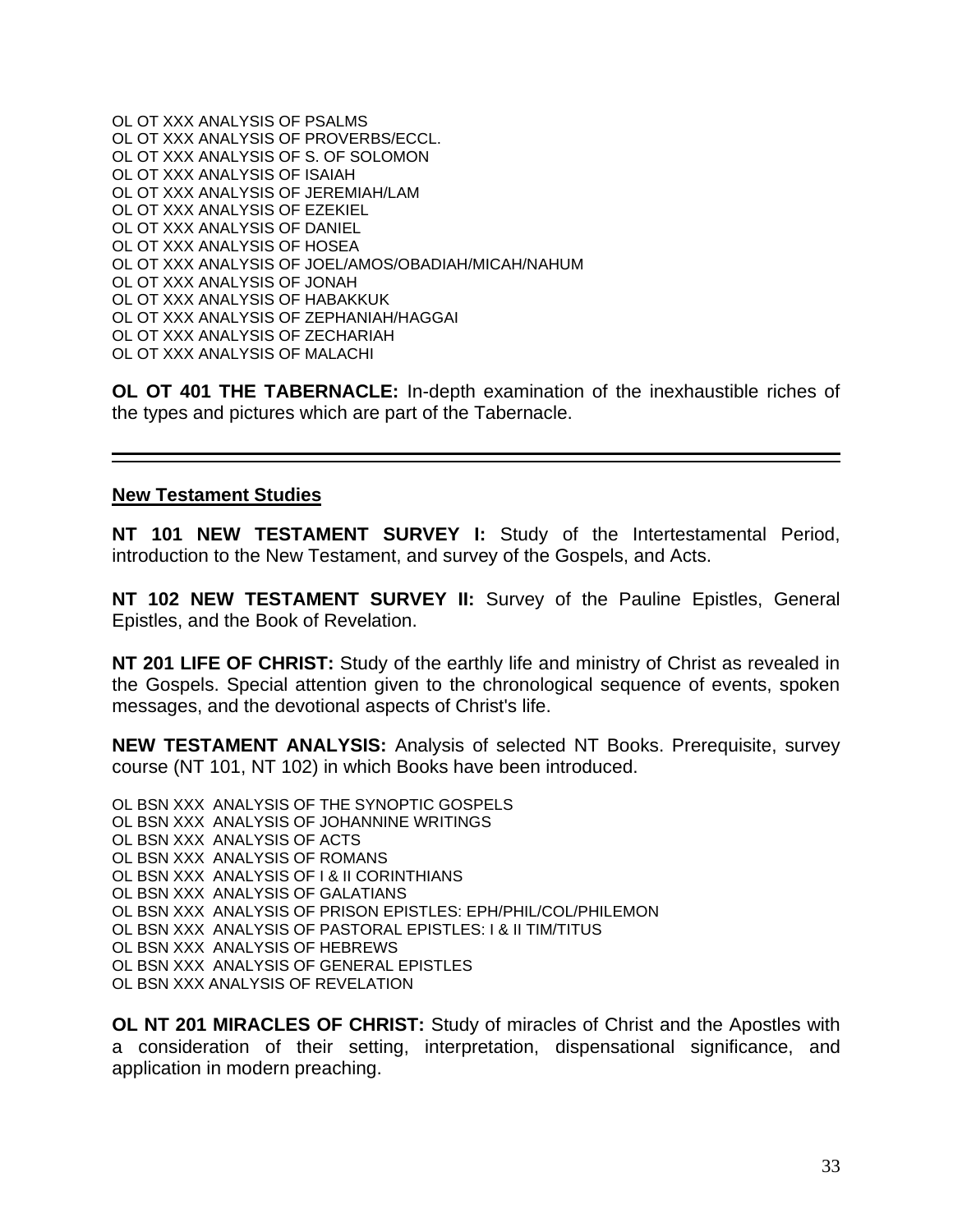**OL NT 202 PARABLES:** A study of the principles of interpretation of parables with an examination as to their significance and application to doctrine and prophecy.

**OL NT 401 THE INTERTESTAMENTAL PERIOD:** Investigation of the history and literature of the 400 "silent years" between the Old and New Testament. Includes a survey of the Apocryphal and Pseudepigraphal literature and a review of the writings of Josephus. Emphasis should be placed on the ways in which this period paved the way for the New Testament period.

### **Systematic Theology Studies**

**TH 101 SURVEY OF BIBLE DOCTRINES:** Study of essential Christian doctrines of God, Jesus Christ, the Holy Spirit, Man, Sin, Salvation, the Church, Scriptures, Angels, Satan, and Last Things.

**TH 201 BIBLE PROPHECY:** Systematic study of the doctrine of last things in Scripture from the viewpoint of the pre-millennial, pre-tribulational rapture and the historicalgrammatical method of interpretation.

**TH 401 OLPENSATIONALISM:** Study of the dispensational system of theology and approach to the study of the Bible.

**OL TH 301 APOLOGETICS:** Examination of evidences for the divine origin of Christianity, inspiration of the Bible, nature and character of God, deity of Christ, and validity of the Gospel. Includes answers to problems and apparent contradictions in the Bible.

**OL TH 302 HOLY SPIRIT:** Consideration of Scriptures concerning the Person and work of the Holy Spirit. This class will examine the role of the Holy Spirit in the church, in the life and walk of the Christian, and in spiritual gifts.

**OL TH 402 TYPES:** Study of Bible types. Careful attention is given to the distinction between types, illustration, and symbols.

**OL TH 403 PARABLES:** Study of principles of interpretation of parables and the contribution of the parables in determining specific contributions to doctrine and prophecy.

**OL TH 404 DOCTRINE OF THE CHURCH:** Study of the NT concerning the church with emphasis government, discipline, offices, ordinances, and ministry of the local church.

**OL TH 405 DOCTRINE OF CHRIST:** In-depth study of the doctrine of Christ emphasizing His deity, His attributes, and His activity.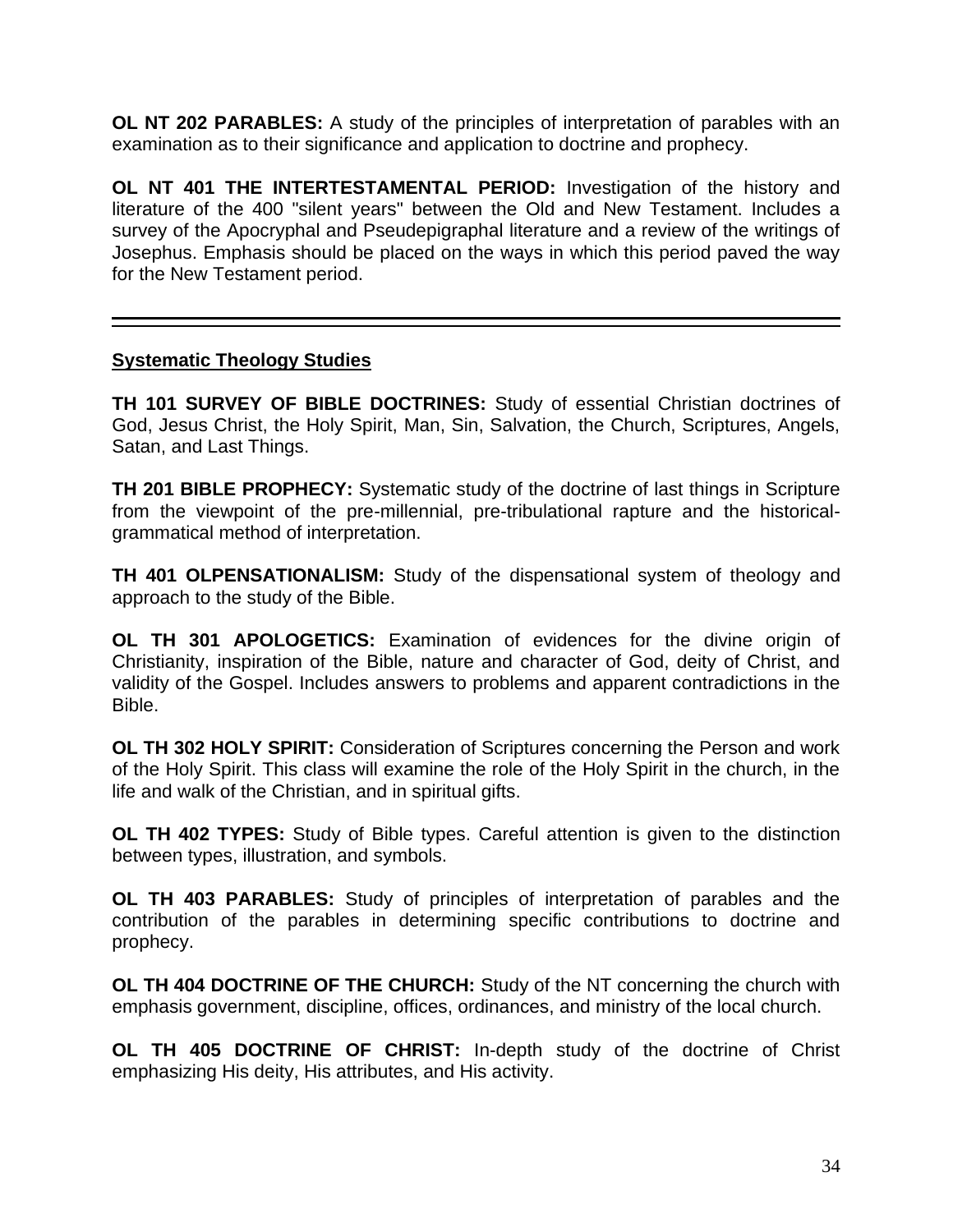# **DIVISION OF PRACTICAL STUDIES**

### **Pastoral Theology Studies**

**PT 301 INTRODUCTION TO PASTORAL CARE:** Study of the shepherding function of the minister as he ministers to the flock over which the Chief Shepherd has placed him.

**PT 303 HOMILETICS I:** Laboratory course providing introductory techniques of sermon preparation and delivery. Various methods will be examined, such as expository, topical, etc. Students will be required to develop and deliver sermons.

**PT 304 Homiletics II:** A continuation of Homiletics I. Prerequisite PT 303.

**PT 305 CHRISTIAN COUNSELING I:** Examination of principles and techniques of counseling and their application to the work of pastors and Christian leaders whose responsibility it is to analyze and give counsel to those with emotional, social, and spiritual problems. Designed to lay the foundation for further specialized work in the area of Pastoral Counseling.

**PT 401 PASTORAL ETHICS:** Study of pastoral conduct from a Biblical perspective. Included will be a look at the secular ethical schools of thought. Special emphasis is given to the particular ethical challenges faced in pastoral ministry.

**PT 499 INTERNSHIP:** Hands-on training program under the direction of a Professor in conjunction with a local pastor. The student will have opportunities to see first-hand how a church works. As the pastor directs, the student may help teach Sunday School, preach in some of the services, observe board meetings, and assist the pastor in any area in which the pastor feels there is a specific need. The student will keep a notebook including observations and a log of activities and will be graded on participation and cooperation with the local pastor and church members.

**OL PT 402 CHRISTIAN LEADERSHIP:** Introduction to basic leadership principles and methods. Unique aspects of Christian leadership are examined.

**OL PT 403 CHURCH ADMINISTRATION:** Examination of business administration of the church with emphasis on skills specific to the operation and administration church and its many functions including the Sunday School.

**OL PT 404 CHRISTIAN COUNSELING II:** Intermediate study of the principles and techniques of counseling and their specific application to the work of pastors and Christian leaders whose responsibility is to analyze and give counsel to those with social, emotional, and spiritual problems. Prerequisite, PS 411.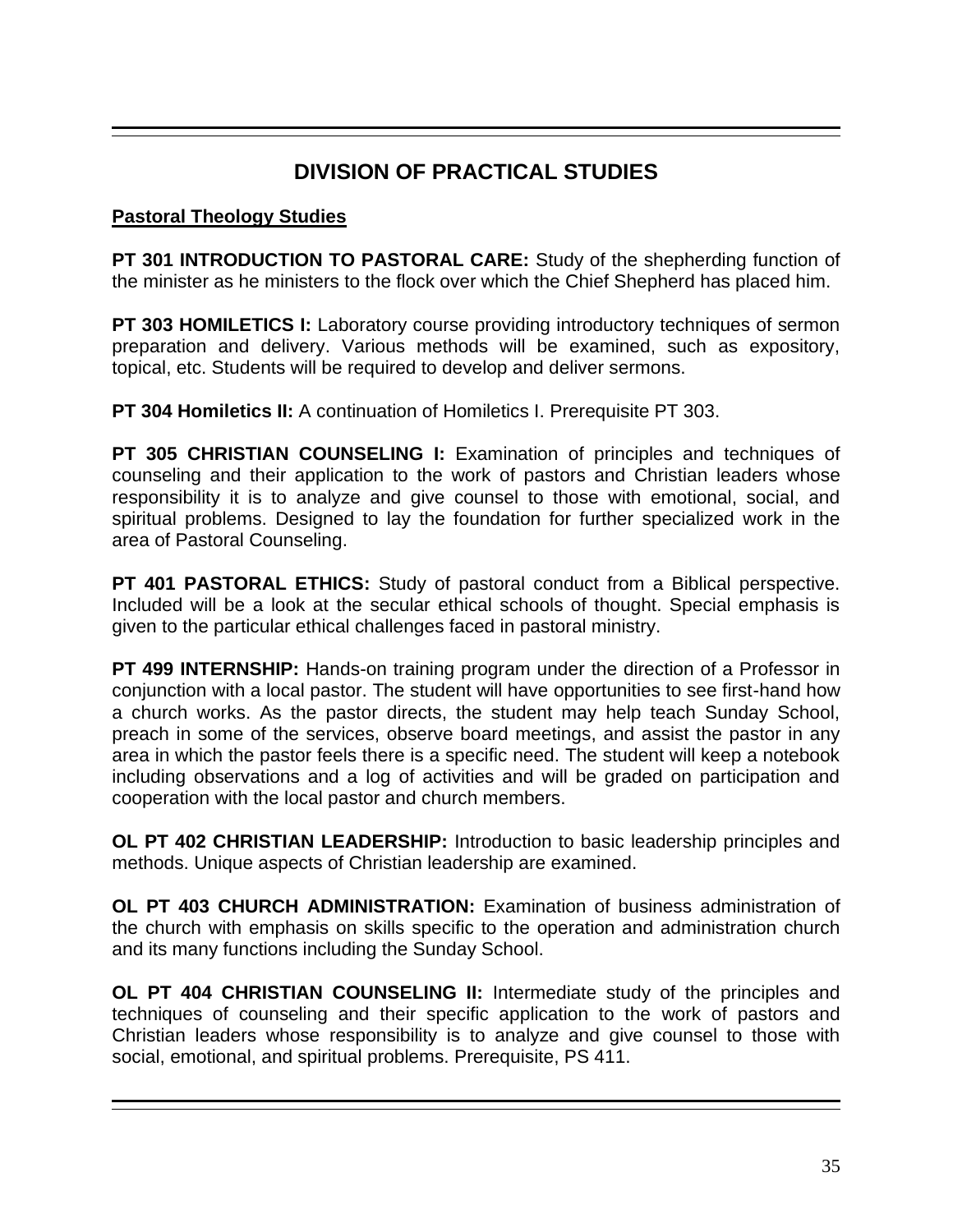### **Christian Education Studies**

**CE 101 INTRODUCTION TO CHRISTIAN EDUCATION:** An introductory study of the educational ministry of the local church, with attention to aims, principles, leadership, organization and agencies of a Biblical program for all age groups.

**CE 301 PHILOSOPHY OF CHRISTIAN EDUCATION:** Study of Biblical, theological, historical, and philosophical foundation of religious education, with a clarification of the educational philosophy of any of A3CEES' SYSTEM OF SEMINARIES, SCHOOLS & INSTITUTES.

**CE 499 CHRISTIAN EDUCATION PRACTICUM:** Hands-on training under the direction of a Professor in conjunction with a local church Christian Education program. Under the supervision of an experienced teacher, the student will have opportunities to teach in Sunday School, children's church, and/or youth activities. The student will keep a notebook including observations, a log of activities, and any teaching hints or materials collected during this course.

**OL CE 301 BIBLE TEACHING AND LEARNING METHODS:** Study of principles and methods of teaching, and of learning techniques. Prepares students to assist churches to improve their Bible teaching and learning programs.

**OL CE 302 COMPLETE LOCAL CHURCH CE MINISTRY:** Examining the different approaches to Christian Education in the local church. The student will develop an integrated Christian Education ministry for the local church, including Sunday School of all ages, training meetings, discipling programs, and camps.

**OL CE 303 CHURCH MINISTRY TO CHILDREN**: The mental, physical, emotional, and social aspects of the spiritual growth and needs of the child. The student will examine the church's program in relation to children, including materials and methods for children's work. The student will also make a brief study of the evangelism of children.

**OL CE 304 CHURCH MINISTRY TO YOUTH:** The nature and needs of adolescents and a study of the principles, methods, and materials for effective ministry in the local church and Christian youth organizations.

**OL CE 305 CHRISTIAN EDUCATION OF ADULTS:** Examination of the needs of adults and development of ways to help the adults in our churches through a vigorous Christian education program geared especially for their needs.

**OL CE 306 CHRISTIAN EDUCATION OF SENIOR ADULTS:** Examination of the needs of our senior citizens and development of ways to help them in our churches through a vigorous Christian education program geared especially for their needs.

**OL CE 307 PRINCIPLES OF A CAMP MINISTRY:** Camping ministry as a means of ministering to the mental, physical, emotional, and social aspects of the campers.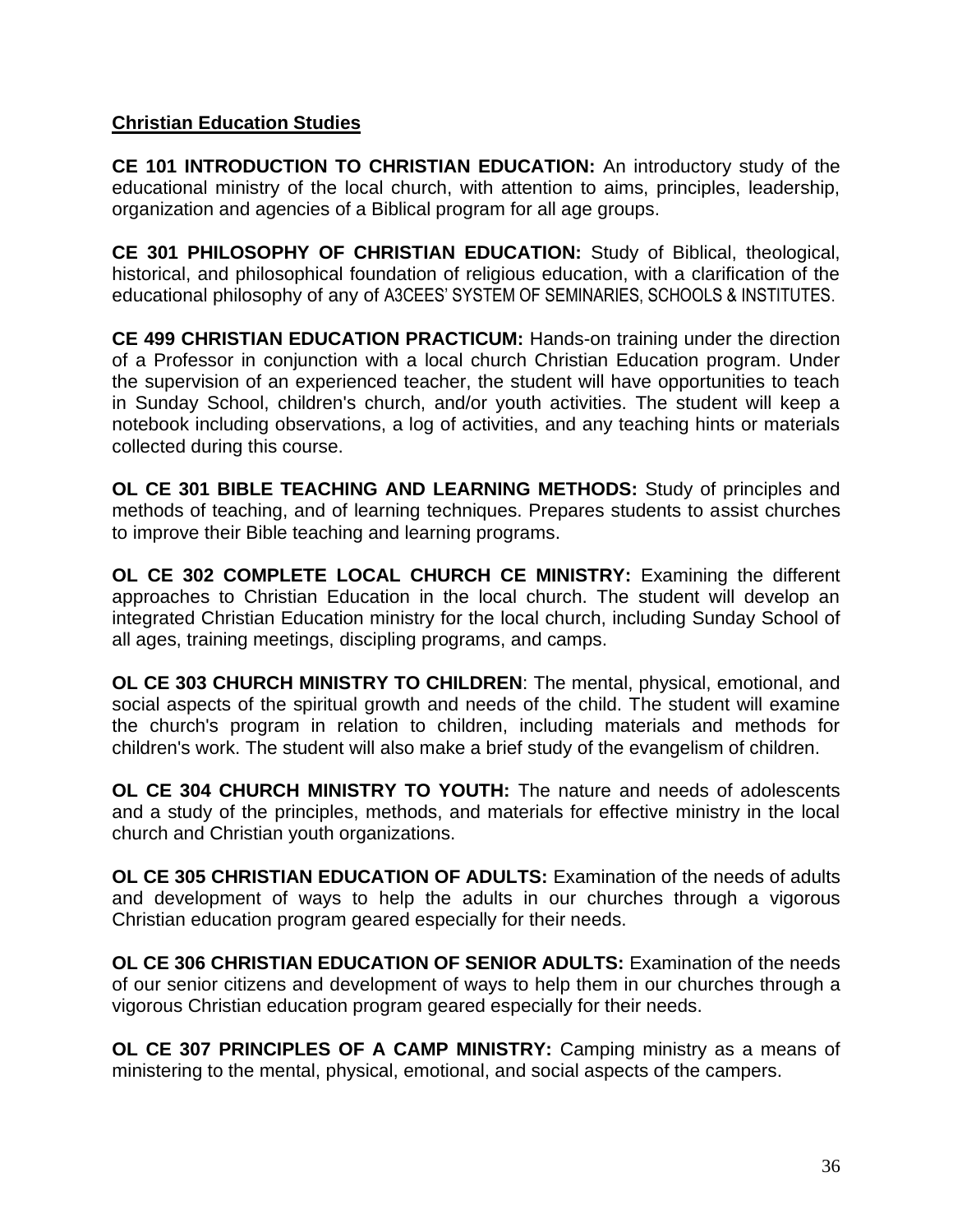### **Missions and Evangelism Studies**

**ME 201 PERSONAL EVANGELISM:** Study of methods, message, and means of presenting the Gospel to an individual with an emphasis on Scripture memorization.

**OL ME 101 INTRODUCTION TO MISSIONS:** Study of the Biblical basis for missions, what constitutes a call to missions, Biblical principles for missionary activity, and a survey of mission fields and mission agencies.

**OL-ME 302 HISTORY OF MISSIONS:** Study of the beginnings of missions in America and an examination of the roots of major modern mission agencies.

#### **Comparative Religions Studies**

**OL CR 401 INTRODUCTION TO THE CULTS:** Survey of cults, providing a working definition of cults, with emphasis on how to deal with followers of these cults from a Biblical perspective.

**OL CR 402 COMPARATIVE WORLD RELIGIONS:** Introductory s missiamao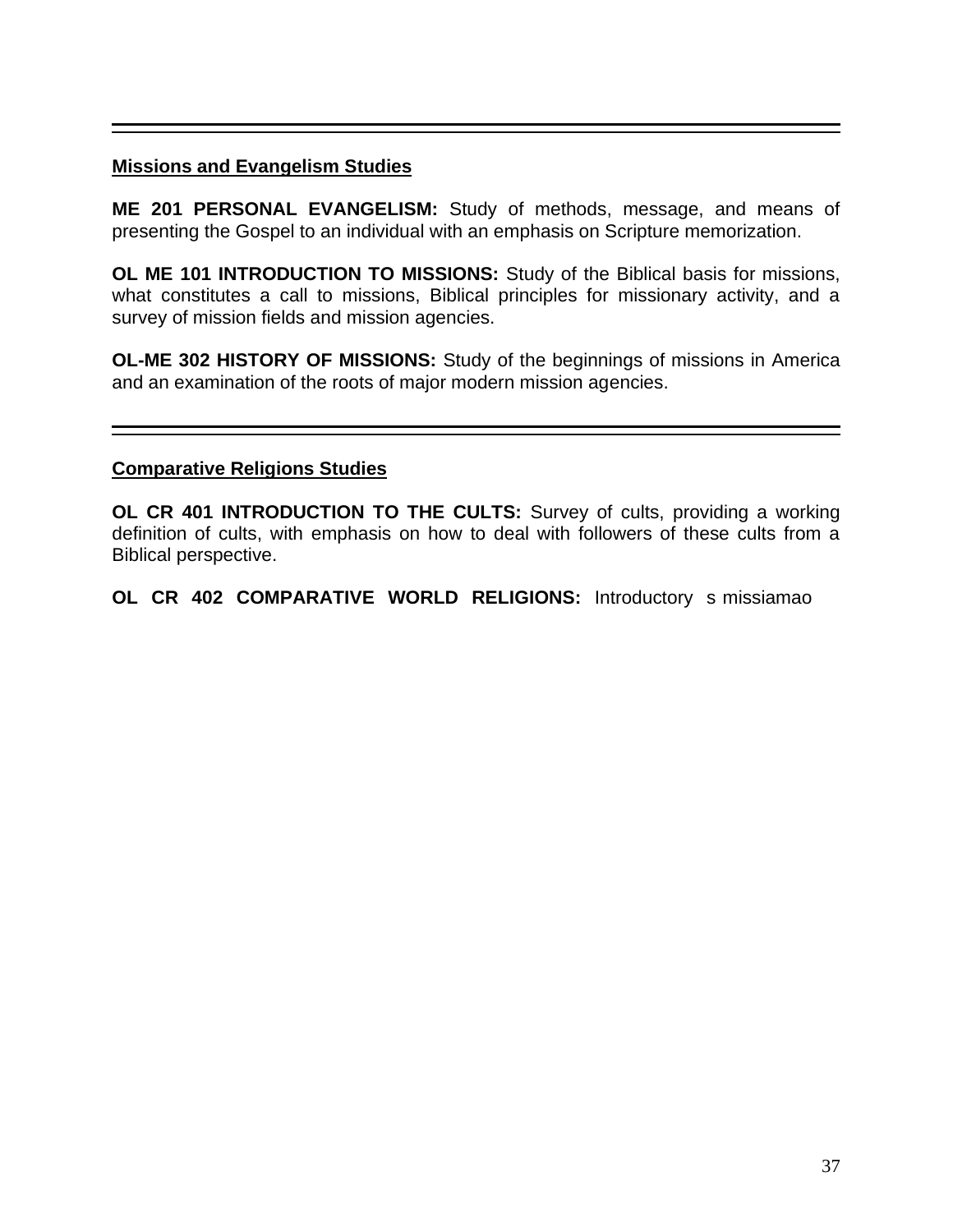Competitive comparisons, integration between strategic and other plans, resource allocation, and metrics and goals that drive organizational performance

**OL QM 303 CUSTOMER SERVICE:** Identifying internal and external customers, determining and assuring customer satisfaction, multiple customer management, anticipating customer expectations, priorities, needs and the like.

**OL QM 401 MANAGEMENT 1:** Study and overview of principles of management, Total Quality Management, management styles, organizational styles, business systems and interdependence of functions, information systems, knowledge management.

**OL QM 402 MANAGEMENT 2:** Communication techniques, information systems, knowledge management, the quality function mission, and quality models (Baldridge, ISO, etc.)

**OL QM 403 MANAGEMENT TOOLS:** The seven Quality Management Tools including Statistical Process Control, Process Mapping, Cause and Effect and several proven tools.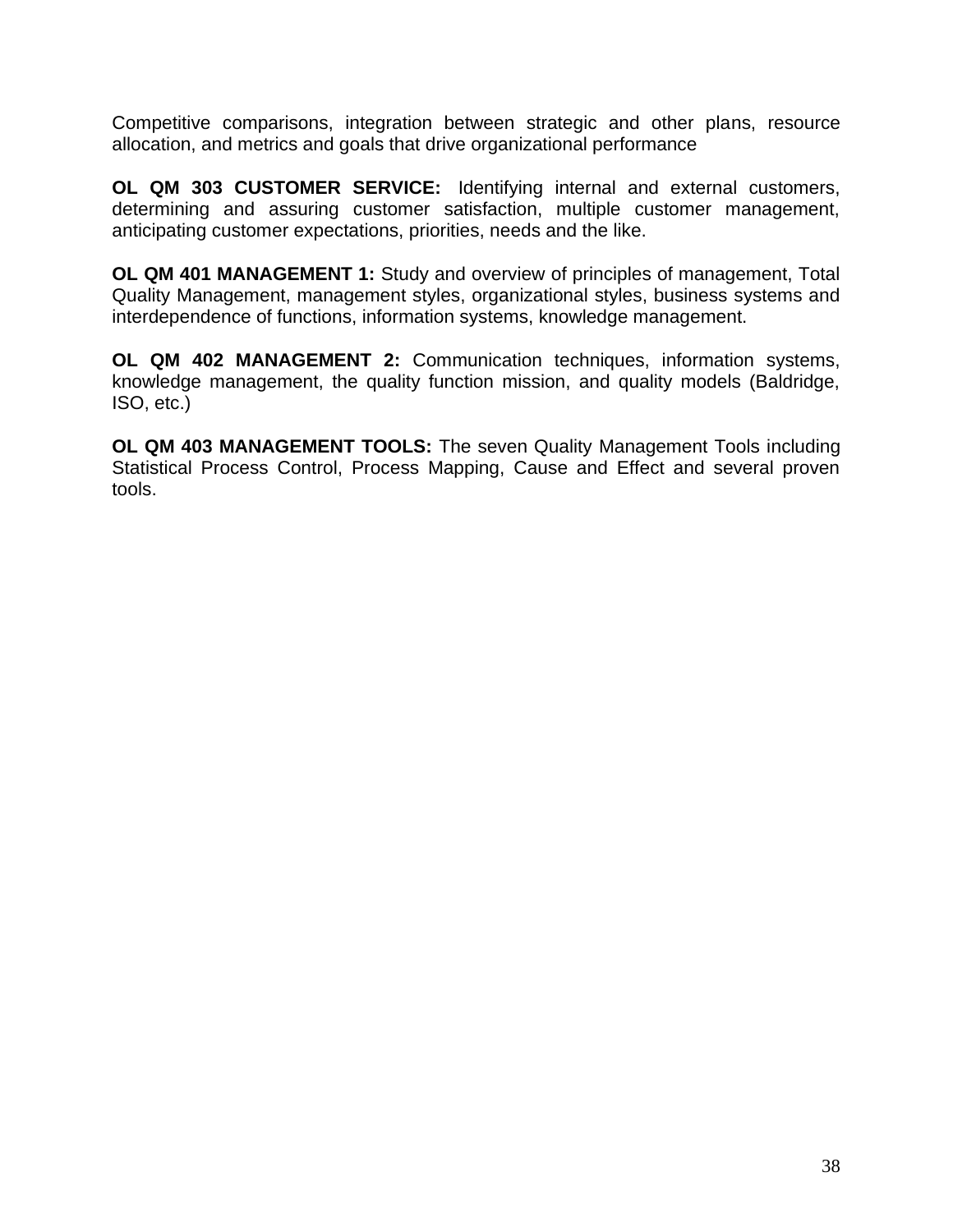## GENERAL EDUCATION

### **Psychology Studies**

**OL PS 201 INTRODUCTION TO PSYCHOLOGY:** Study of the nature of man and human behavior. Various factors associated with the development of personality and behavior patterns will be examined.

### **English and Communication Studies**

**EN 101 ENGLISH GRAMMAR:** Thorough review of English grammar with an emphasis on the eight parts of speech and sentence structure.

**EN 102 ENGLISH COMPOSITION:** Designed to help the student develop clear, forceful, and logical written expression and to prepare the student for all courses requiring research.

**EN 103 FUNDAMENTALS OF PUBLIC SPEAKING:** Training in fundamentals of good speech with the aim of establishing pleasing and appropriate habits of speech, geared to the student who will be engaged in church related ministries.

**EN 499 UNDERGRADUATE RESEARCH PAPER:** This culmination of the undergraduate course of study provides the candidate opportunity to demonstrate his/her ability to present information in a style and format consistent with the academic level of accomplishment. The project is to be a formal research paper in standard thesis format of at least 10,000 words (20-25 pages). Guide for this project will be Kate L. Turabian *A Manual for Writers of Term Papers, Theses, and Dissertations, 6th Edition* This project is to be under the direction of a Professor selected by the Vice President.

**OL-EN 211 HUMANITIES:** Study of the classical literature, philosophies, and languages which have affected changes in the psychological and social qualities which characterize mankind.

### **History Studies**

**OL HI 101 WORLD HISTORY I:** Study of history of ancient civilization.

**OL HI 102 WORLD HISTORY II:** Study of the history of civilization from medieval era to the present.

**OL HI 201 U.S. HISTORY I:** Survey of American History from Colonial times to the Civil War.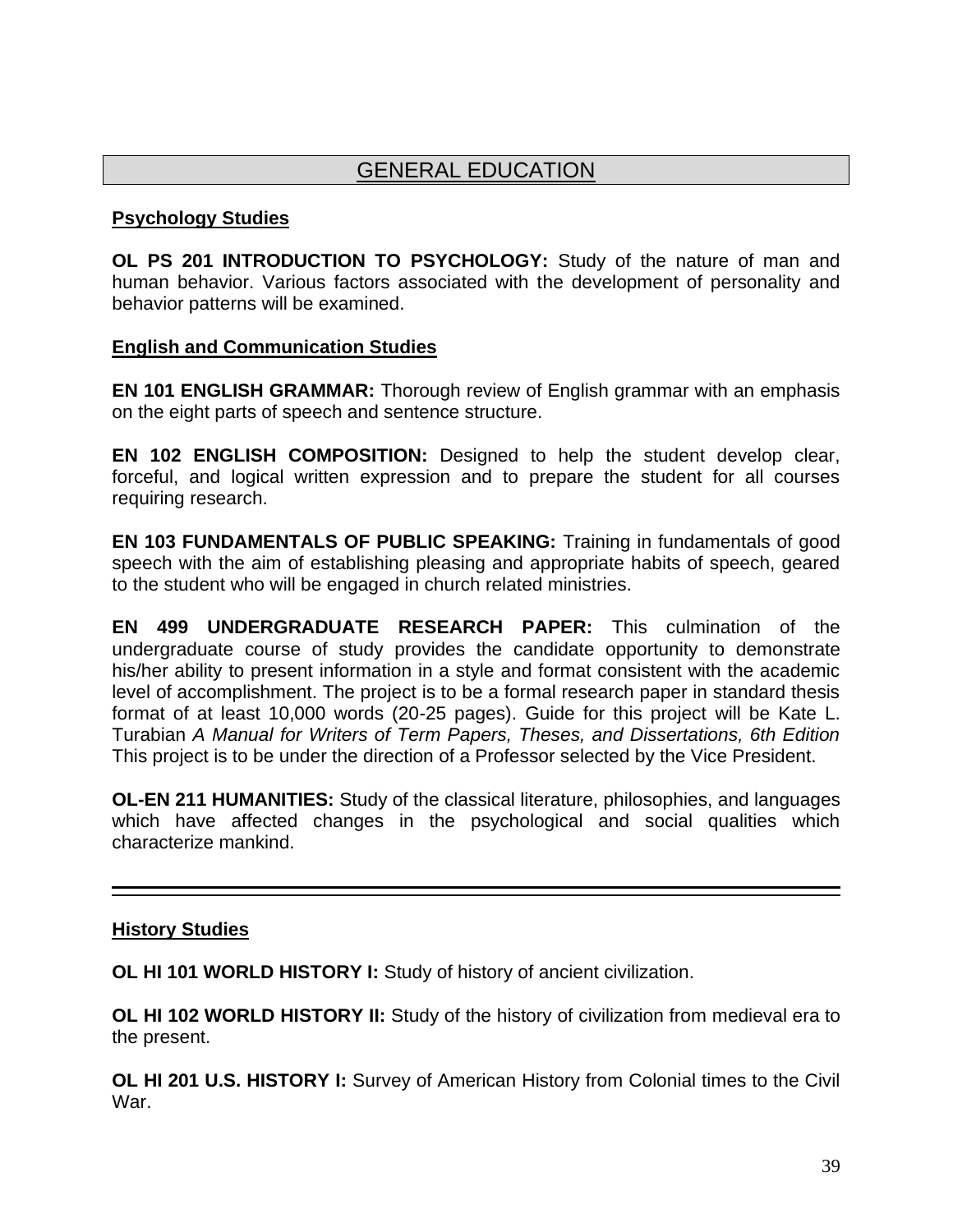**OL HI 202 U.S. HISTORY II:** Survey of American History from the Reconstruction the present.

**OL HI 203 U.S. GOVERNMENT:** Study of the American political system from its inception to modern day practice. Includes a section of the California system of government.

**OL CH 301 CHURCH HISTORY I:** Study of church history from the New Testament era up to the Reformation.

**OL CH 302 CHURCH HISTORY II:** Study of church history from post-Reformation era up to the present.

### **Mathematics and Science Studies**

**OL MA 101 INTRODUCTION TO MATHEMATICS**: Review of the fundamentals of mathematics.

**OL SC 101 PRINCIPLES OF BIOLOGY:** Consideration of the principles of biology: physiology, morphology, reproduction, and a survey of the plant and animal kingdoms are included in this course.

**OL SC 201 PRINCIPLES OF PHYSICS:** Non-laboratory course covering the study of energy forms, such as heat, light, sound, electricity, and magnetism.

**OL SC 301 CREATION AND EVOLUTION:** Scientific study of the creationist and evolutionist cosmologies; origin and history of the universe, of the solar system, of life, of the various forms of life, and of man and his culture. Critical analysis of evolutionary theory, using data from paleontology, astronomy, biochemistry, genetics, thermodynamics, statistics, and other sciences.

### **Sociology Studies**

**OL SO 201 INTRODUCTION TO SOCIOLOGY:** Study of the social organization, institutions, and social forces of our society; the nature of man and his culture; the development of institutions and the culture; the development of institutions and the challenges of social change; the role of the church as an instrument of social change.

APPLY FOR ACCEPTANCE TO Any of: - M MSMN GI @M GCH: LCM& [SCHOOLS & INSTITUTES](http://collegeplex.org/http/members.aol.com/cpcsincal/cpcsapp.htm)

[RETURN TO HOME PAGE](http://collegeplex.org/AIIintro.htm)